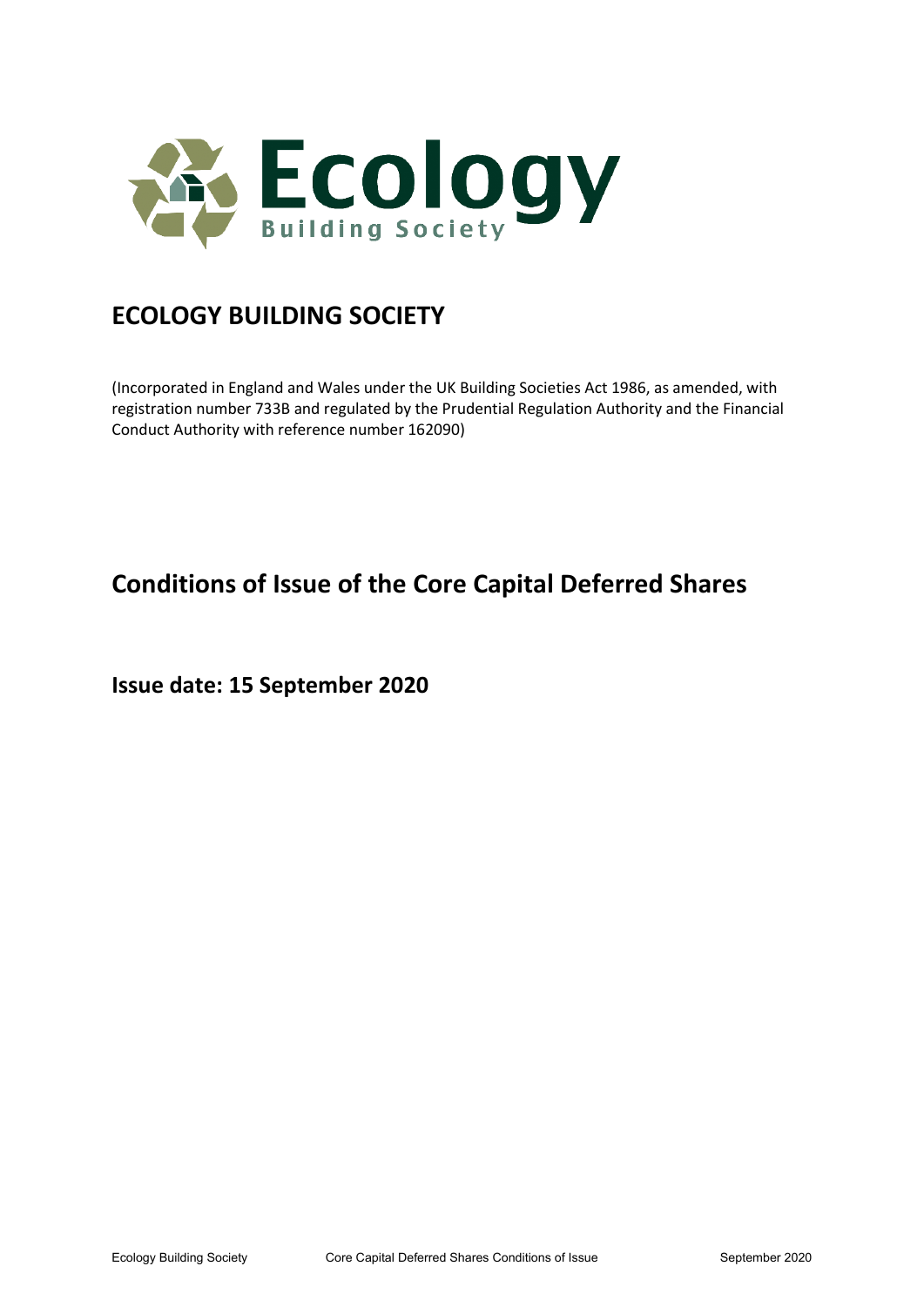# **CONDITIONS OF ISSUE OF THE CORE CAPITAL DEFERRED SHARES**

The following (save for the paragraphs in italics, which do not form part of the conditions) are the conditions of issue of the CCDS as they apply to the holders of the CCDS and in the form in which they will appear on the reverse of each CCDS certificate.

The core capital deferred shares (the **CCDS**, which term shall include any further core capital deferred shares issued pursuant to Condition 13 which are consolidated and form a single series with the CCDS) are issued under the Rules (the **Rules**) of Ecology Building Society (the **Society**) for the time being. CCDS holders are entitled to the benefit of, are bound by and are deemed to have notice of, the Rules. The CCDS are also issued subject to, and with the benefit of, these conditions (the **Conditions**). In the event of inconsistency between the Rules and these Conditions, the Rules will prevail.

# **1 GENERAL**

1.1 Terms defined in the Rules will, unless otherwise defined herein or unless the context otherwise requires, have the same meanings when used in these Conditions. Other capitalised terms used in these Conditions shall have the meanings set out in Condition 17.

# 1.2 The CCDS:

- 1.2.1 are deferred shares for the purposes of section 119 of the Building Societies Act 1986, as amended (the **Act**);
- 1.2.2 are not protected deposits for the purpose of the Financial Services Compensation Scheme established under the Financial Services and Markets Act 2000 as amended (the **FSMA**);
- 1.2.3 are not withdrawable; and
- 1.2.4 are Core Capital Deferred Shares for the purposes of the Rules.
- 1.3 By purchasing CCDS, each CCDS holder agrees to assign any rights to Conversion Benefits to which it may become entitled by reason of its holding of CCDS to a charity nominated by the Society pursuant to any scheme for charitable assignment which may be established by the Society from time to time. For these purposes,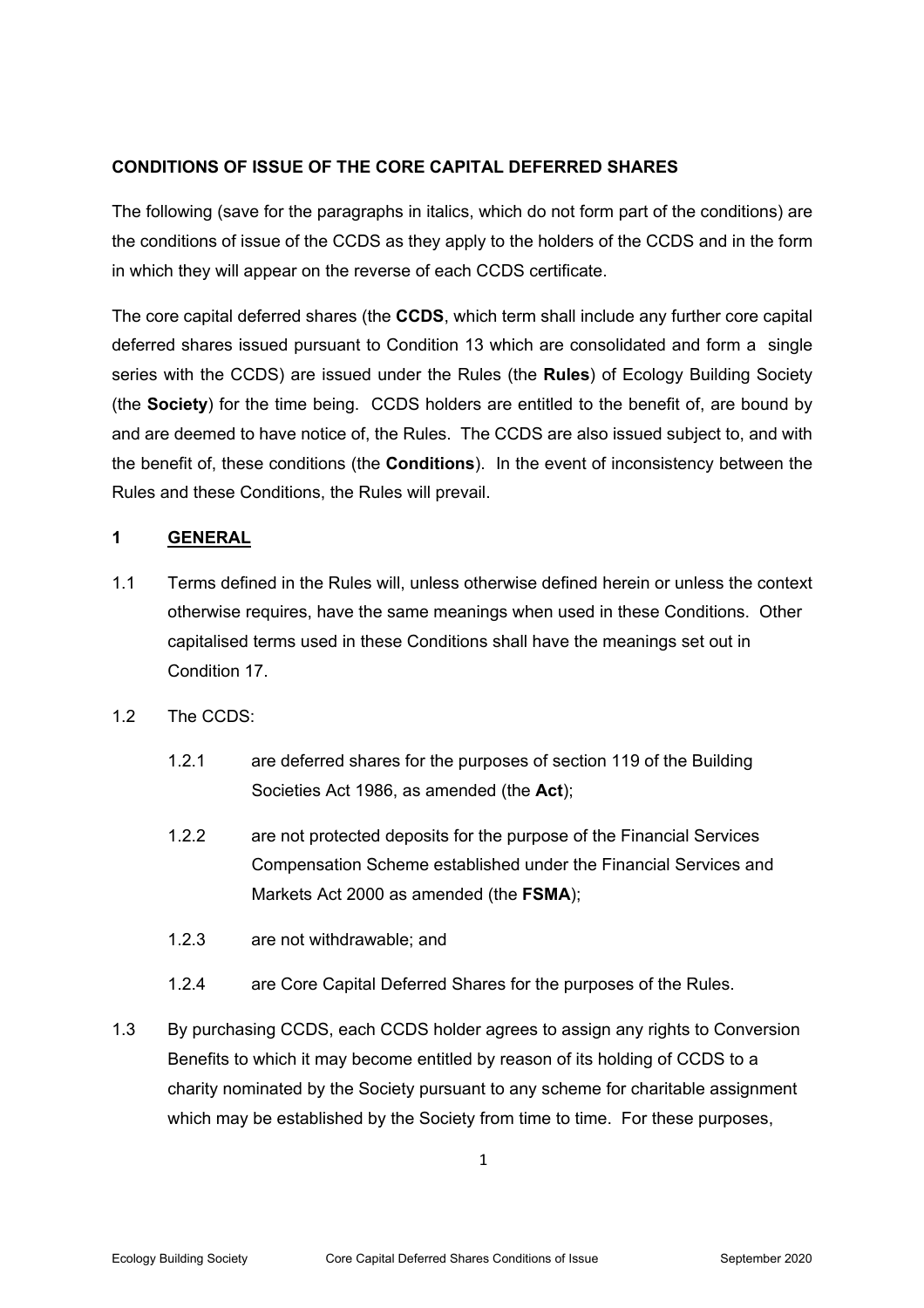**Conversion Benefits** shall mean any benefits under the terms of any future transfer of the Society's business to a company (other than rights to receive ordinary shares issued by the Successor Entity or its parent, as specifically provided for under Condition 10) and, if the Society merges with any other building society, **Society** shall, after the date of such merger, extend to such other society.

1.4 If a CCDS holder fails to assign any Conversion Benefits as required pursuant to Condition 1.3, it acknowledges that, by purchasing CCDS, it waives its entitlement to retain any Conversion Benefits received by it and covenants promptly to pay and deliver such Conversion Benefits to a charity nominated by the Society (or to the Society for payment and delivery to the nominated charity) and until such time as payment is made, will hold a sum equal to such amount on trust for the nominated charity.

## **2 FORM, TITLE AND TRANSFER**

## 2.1 Form

The CCDS are in registered form and have a nominal value of £1 each (the **Nominal Amount**) and the minimum holding amount is 5,000 CDS (the **Minimum Holding**). The CCDS are transferrable in accordance with the Rules and subject to Condition 2.2

In the event that a CCDS is subscribed at a price higher than the Nominal Amount, the difference between the subscription price and the Nominal Amount shall constitute CCDS premium (the **Premium Amount).** 

## 2.2 Title and transfer

Title to the CCDS passes only by registration in the CCDS Register. The holder of any CCDS will (except as otherwise required by law) be treated as its absolute owner for all purposes (regardless of any notice of ownership, trust or any other interest or any writing on, or the theft or loss of, the CCDS Certificate issued in respect of it) and no person will be liable for so treating the holder.

CCDS are transferrable in whole numbers and no CCDS may be transferred in part. A transfer of CCDS will not be valid, and will not be registered in the CCDS Register, unless: (i) the number of CCDS transferred is equal to or greater than the specified minimum transfer amount (the **Minimum Transfer Amount**) prevailing at the time of transfer; and (ii) following the transfer, the transferors holding will be either greater than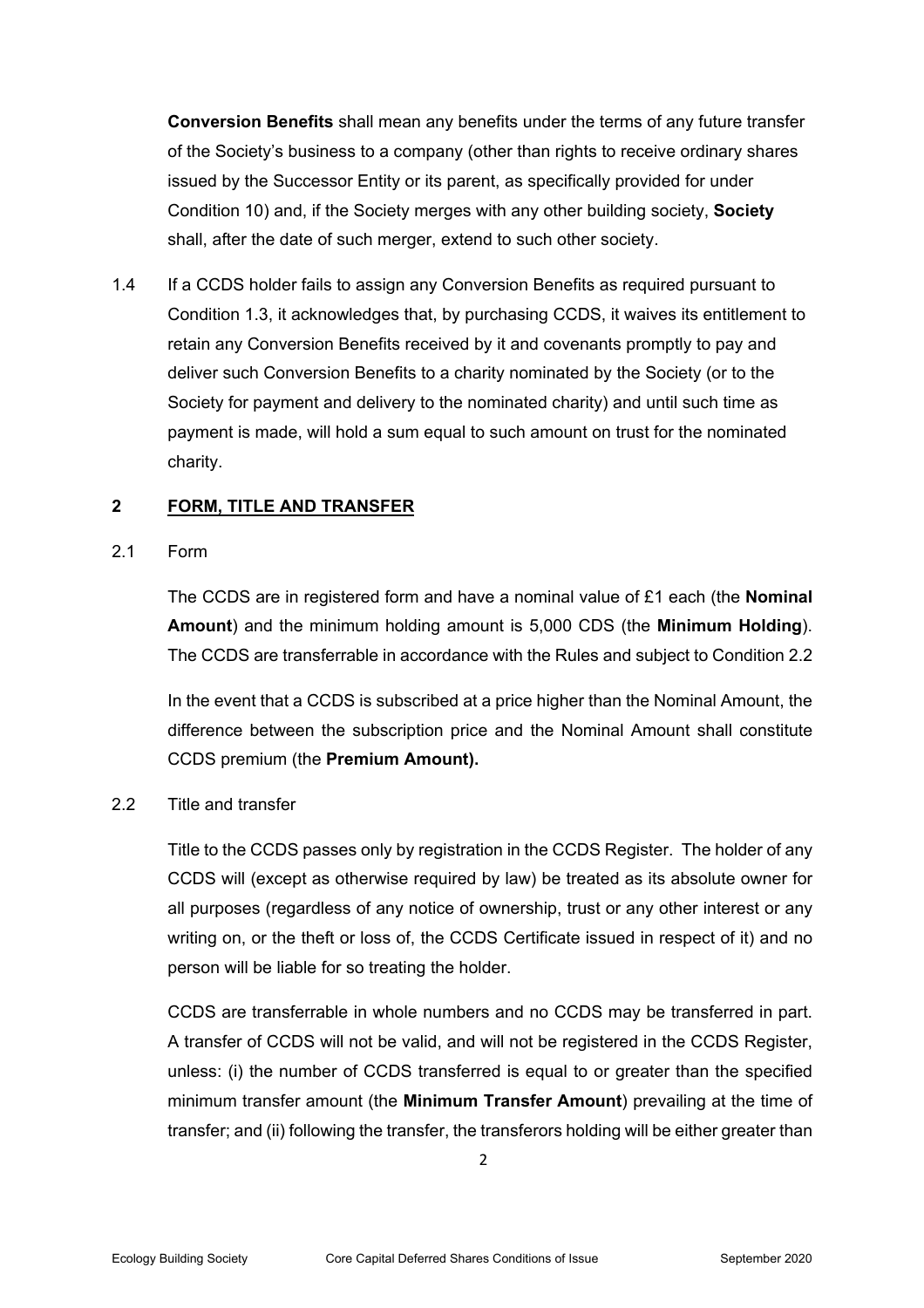the Minimum Holding or reduced to zero. The initial Minimum Transfer Amount is [5000] CCDS. The Minimum Transfer Amount may be reduced in agreement with the Relevant Regulators upon not less than 30 nor more than 60 days' notice to CCDS holders in accordance with Condition 14. No legal transfer of CCDS shall be valid unless made in the form endorsed on the CCDS Certificate or in such other form as the Board may agree, which form shall be duly completed and signed (as appropriate) and presented to the Society. Legal title to the CCDS will pass upon registration of such transfer in the CCDS Register and, if so requested in writing by the registered holder, the Society shall issue a CCDS Certificate in respect of such holding (which will be made available at the principal office of the Society).

#### 2.3 CCDS certificates

A certificate (each a **CCDS Certificate)** will, if so requested in writing by a CCDS holder, be issued to such CCDS holder in respect of its registered holding of CCDS. Each CCDS certificate will be numbered serially with an identifying number which will be recorded on the relevant CCDS Certificate and in the CCDS Register, and will specify the number of CCDS registered in the name of the relevant holder(s).

Each new CCDS Certificate to be issued following a transfer will be mailed by uninsured mail at the risk of the holder entitled to the CCDS to the address specified in the form of transfer within one month of the date of registration of the transfer in the CCDS Register (or, if later, within one month of the written request of the relevant CCDS holder to be issued a CCDS Certificate).

Where some but not all of the CCDS in respect of which a CCDS Certificate is issued are to be transferred, a new CCDS Certificate in respect of the number of CCDS not so transferred will, within 14 days of receipt by the Society of the original CCDS Certificate, be mailed by uninsured mail at the risk of the holder of the CCDS not so transferred to the address of such holder appearing on the CCDS Register or as specified in the form of transfer.

#### 2.4 Formalities free of charge

Registration of transfer of CCDS will be effected without charge by or on behalf of the Society but upon payment (or the giving of such indemnity as the Society may reasonably require) in respect of any tax or other governmental charges which may be imposed in relation to such transfer.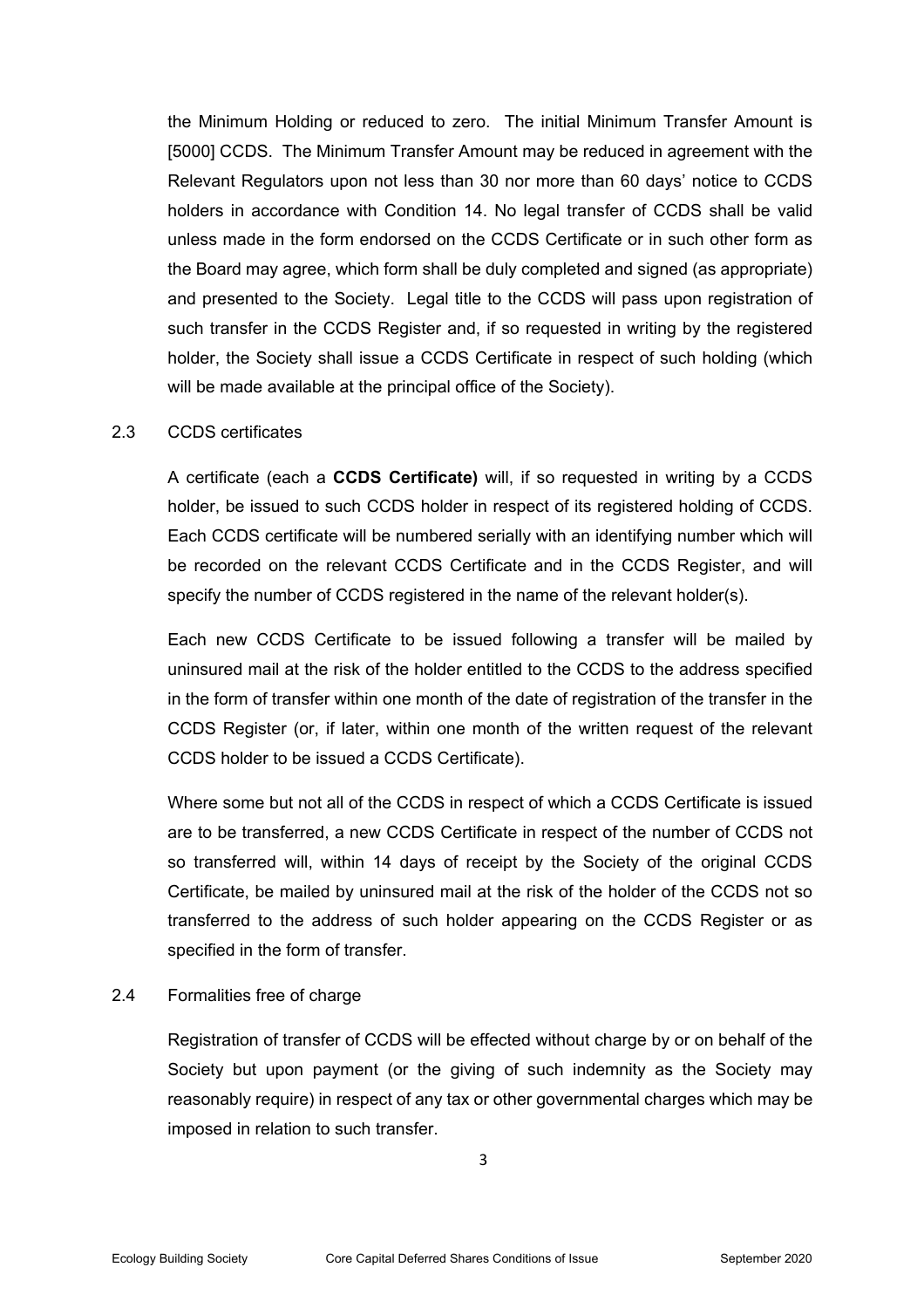# **3 CCDS REGISTER**

- 3.1 The Society shall maintain the CCDS Register, in which shall be entered the name and address of each CCDS holder. Each CCDS holder shall notify the Society immediately of any change of name or address and shall procure such evidence of change of name or address as the Society may reasonably require.
- 3.2 A CCDS holder must provide the Society with a written order containing such instructions and other information as the Society may reasonably require to complete, execute and deliver a CCDS Certificate to such CCDS holder.
- 3.3 Transfers and other documents or instructions relating to or affecting the title of any CCDS shall be recorded in the CCDS Register. No charge shall be made in respect of any entry in the CCDS Register or any charge in relation to such entry. The CCDS Register shall be maintained at the principal office of the Society.

# **4 STATUS, SUBORDINATION AND RIGHTS ON A WINDING-UP**

# 4.1 Status and subordination

The CCDS constitute direct, unsecured and subordinated investments in the Society and, on a winding-up or dissolution of the Society, rank (a) *pari passu* among themselves and with any other investments ranking or expressed to rank *pari passu* with the CCDS (provided that participation of CCDS holders in the Surplus (as defined in Condition 4.2) will be in the manner and proportion described in this Condition 4), and (b) junior to (i) all Liabilities of the Society and (ii) any claims in respect of declared, unconditional and unpaid Distributions in accordance with Condition 4.6 and claims ranking or expressed to rank *pari passu* therewith.

# 4.2 Rights on a winding-up or dissolution

On a winding-up or dissolution of the Society, the rights of the holders of Outstanding CCDS to participate in the winding-up or dissolution shall, save as provided in Condition 4.6, be limited to an entitlement to share, to the extent and in the manner provided in Condition 4.3, in the surplus assets (if any) of the Society remaining (a Surplus) following payment of all amounts in respect of Liabilities of the Society and any amounts payable pursuant to Condition 4.6 and claims ranking or expressed to rank *pari passu* therewith.

## 4.3 Distribution of Surplus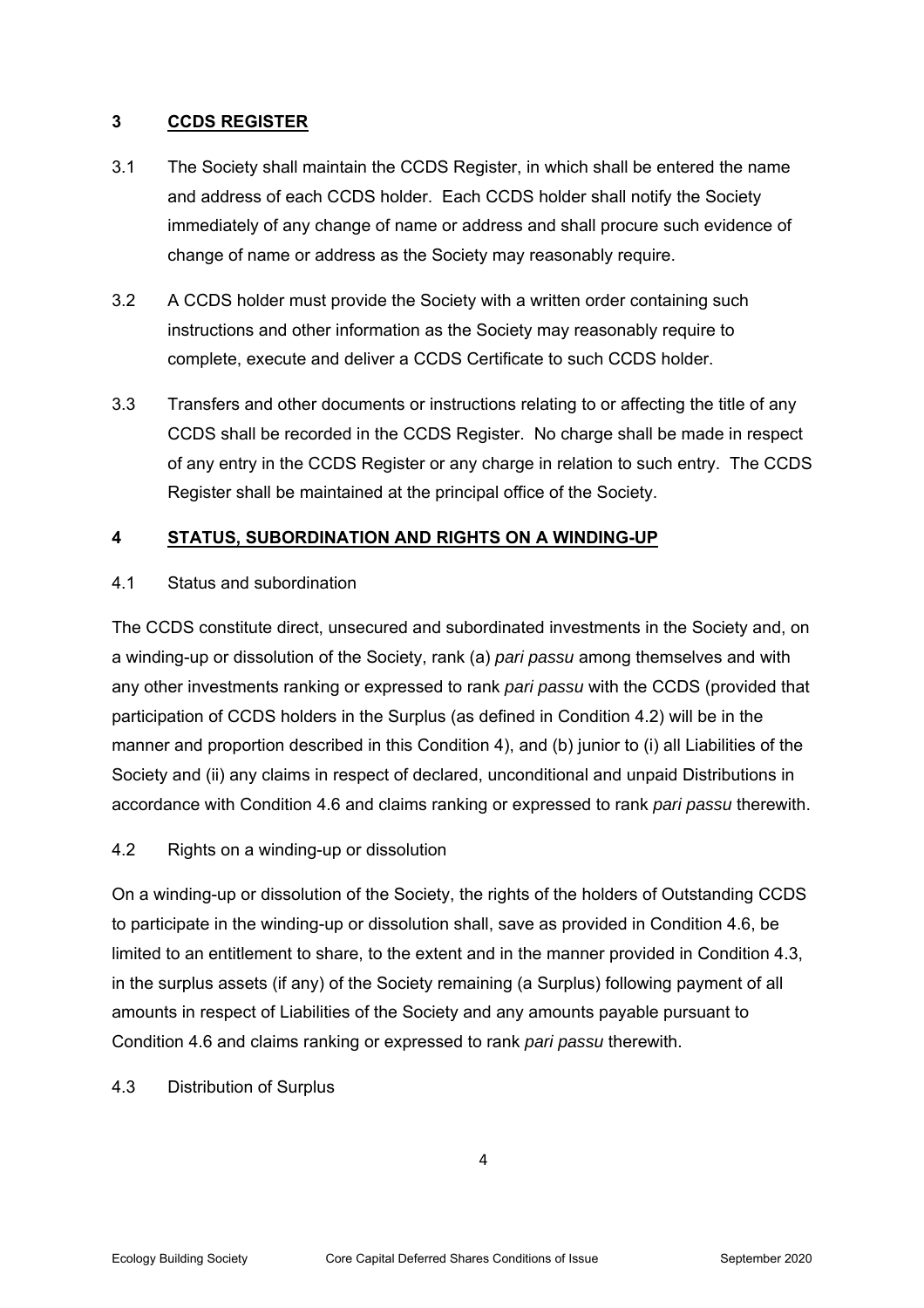In the event of a distribution of Surplus, such Surplus shall, be shared without preference as to priority between:

- (a) CCDS holders, whose entitlement shall be for such amount as will, upon sharing of the Surplus, result in CCDS holders receiving, in respect of each CCDS held which is Outstanding at the Relevant Time, an amount equal to the Core Capital Contribution Share determined in accordance with Condition 4.4;
- (b) qualifying Members who have held share investments (other than Deferred Shares) of at least £100 continuously for two years (whose entitlement shall be calculated based on the value of their Shareholding at the Relevant Time) (where **qualifying Member, Deferred Shares,** and **Shareholding** have their respective meanings given in the Rules);
- (c) (unless the terms of the relevant Deferred Shares otherwise provide) holders of any other Deferred Shares in the Society at the Relevant Time (whose entitlement (if any) shall be calculated based on and subject to the terms of issue of such Deferred Shares); and
- (d) any other persons entitled to share in the surplus assets in accordance with the Rules from time to time (whose entitlement shall be calculated based on and subject to the Rules).

In these Conditions, **Relevant Time** means (i) the time at which an instrument or order is made (including, without limitation, an order made under a building society insolvency or building society special administration (each as defined in the Act)) or an effective resolution is passed for the winding-up or (otherwise than by virtue of section 93(5) (dissolution following an amalgamation with one or more building societies by the establishment of a successor building society), section 94(10) (dissolution following transfer of all engagements to another building society) or section 97(9) or (10) (dissolution following transfer of the whole business to a company) of the Act) dissolution of the Society, or (ii) such other time as may be specified by the administrator, receiver, liquidator or other insolvency official appointed with primary responsibility for the winding-up or dissolution of the Society.

#### 4.4 Core Capital Contribution Share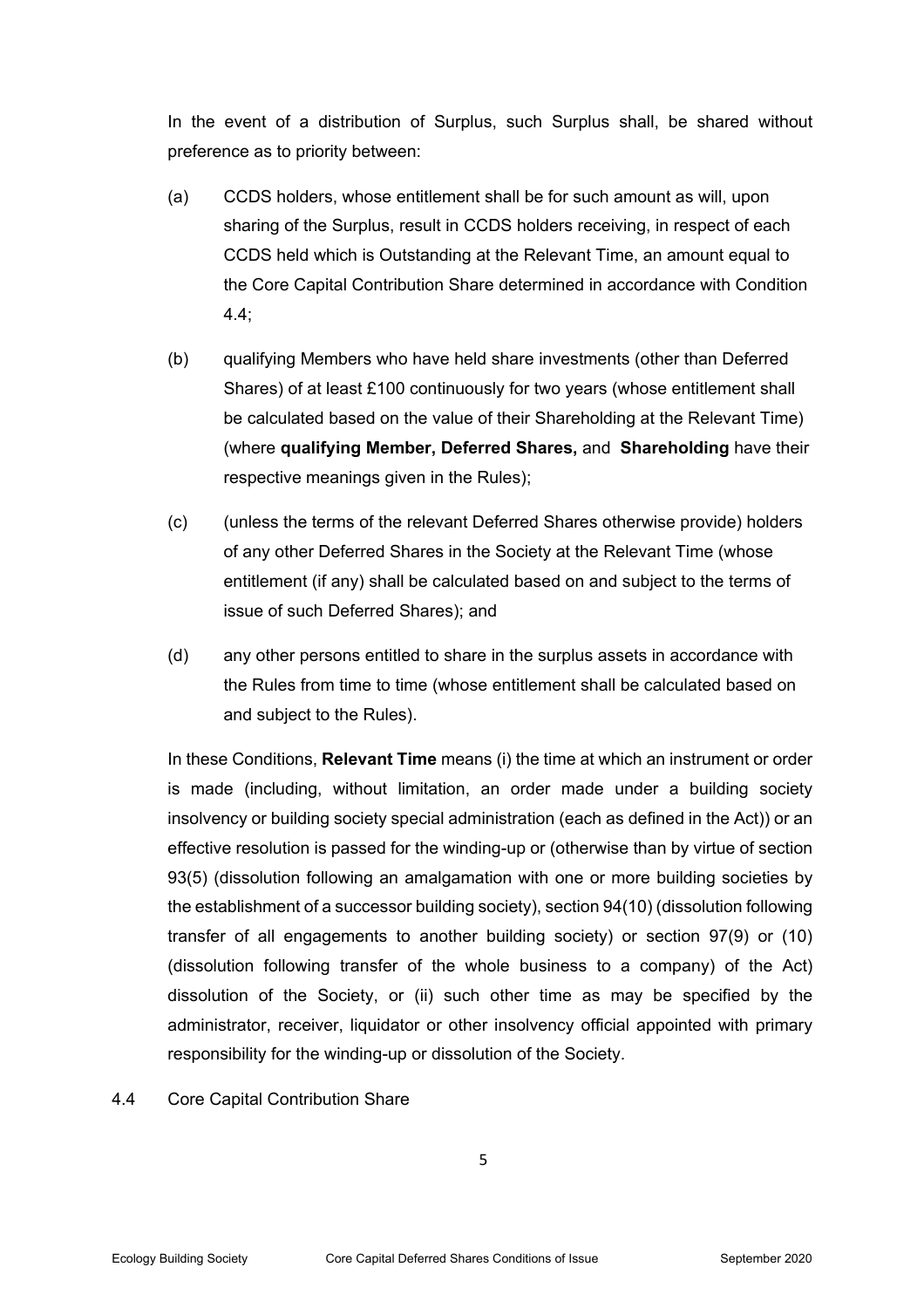- (a) The **Core Capital Contribution Share** means the amount (rounded to the nearest penny, with £0.005 being rounded up) calculated by (i) multiplying (x) the total amount of Surplus available for distribution in accordance with Condition 4.2 by (y) the Core Capital Contribution Proportion calculated in accordance with Condition 4.4(b) as at the Relevant Time and (ii) dividing the resulting figure by the total number of CCDS which are Outstanding as at the Relevant Time.
- (b) The **Core Capital Contribution Proportion** at any given Determination Time (as defined below) is the portion (expressed as a percentage) of the total Common Equity Tier 1 Capital of the Society at such time which is determined, in accordance with the following provisions of this Condition 4.4(b), to have been contributed by the CCDS which are Outstanding at such time.
	- (i) The Core Capital Contribution Proportion shall be calculated as at the time of issue of the first tranche of CCDS and recalculated (A) as at the time of each issue of Additional CCDS (as defined in Condition 13.1), (B) upon the cancellation of any CCDS and (C) as at the Relevant Time (the time of each such calculation, a **Determination Time**). For the purposes of calculating the Core Capital Contribution Proportion at the Relevant Time (but not at any other Determination Time), all CCDS held by the Society in its treasury function at the Relevant Time shall be deemed to be cancelled at the Relevant Time (such cancellation to be reflected in the determination of the Core Capital Contribution Proportion at the Relevant Time).
	- (ii) The Core Capital Contribution Proportion as at each Determination Time shall be determined by the Board (or, if applicable, in the case of determination as at the Relevant Time, by or on behalf of the administrator, receiver, liquidator or other insolvency official appointed with primary responsibility for the winding-up or dissolution of the Society) on the basis of the most recently published consolidated annual, interim or *ad hoc* accounts of the Society available as at the relevant Determination Time, and such determination shall be reviewed and confirmed by an independent accountant, or firm of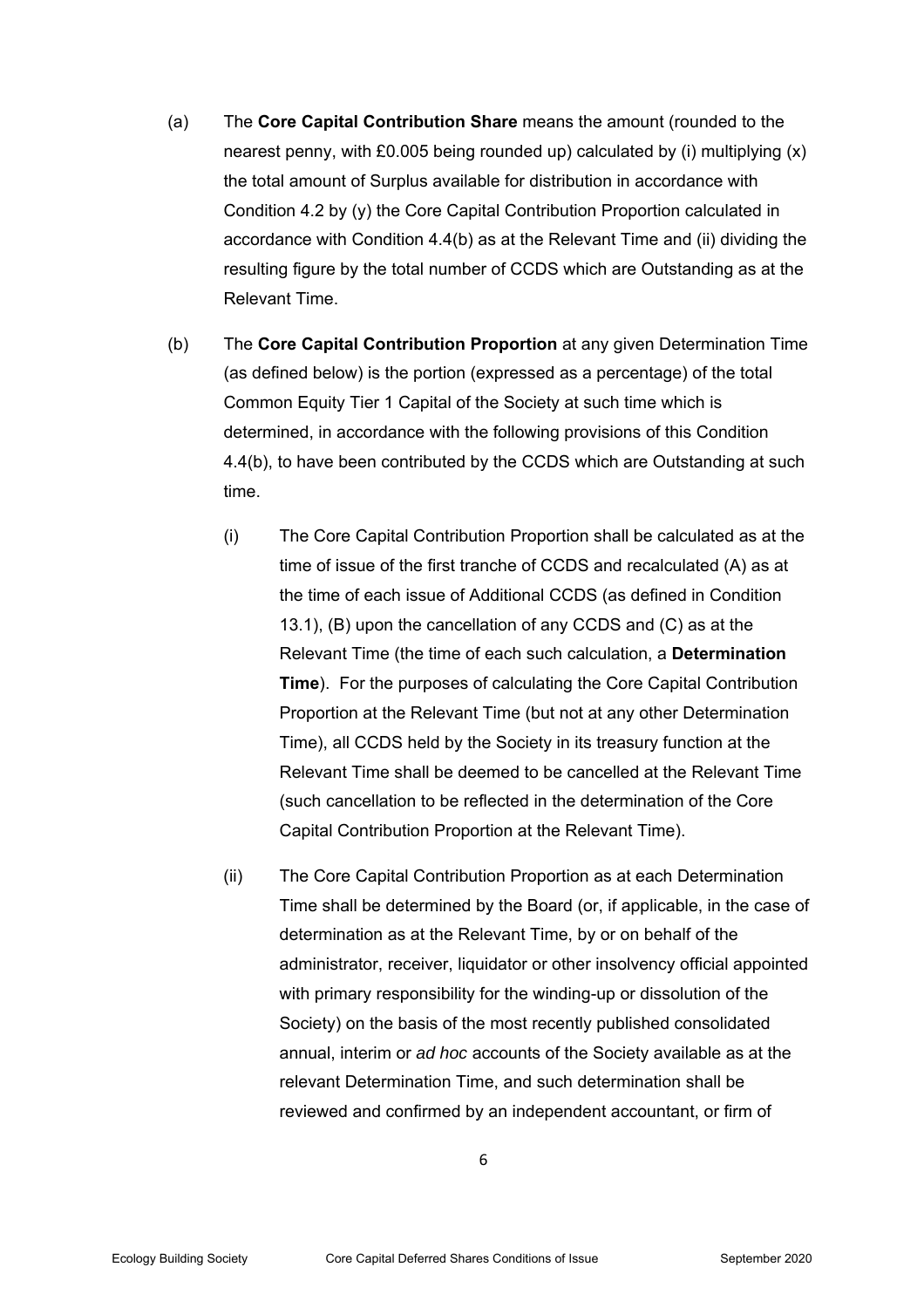accountants of recognised standing appointed or approved by the Board (or, if applicable, the relevant insolvency official) as an expert for such purpose (provided that such expert shall have no responsibility or liability whatsoever to CCDS holders in connection with such review and confirmation).

(iii) The Core Capital Contribution Proportion for a particular Determination Time (**DT**) shall be a percentage (rounded to five decimal places, with 0.000005 being rounded up) equal to:

New Issue Amount  $_{DT}$  + (CCCP  $_{DT-1}$  x Core Capital  $_{DT}$ ) – Cancellation Adjustment Share  $DT$ 

New Issue Amount  $DT + Core Capital DT - Cancellation Adjustment Amount DT$ 

**New Issue Amount <sub>DT</sub>** is the sum of the aggregate Nominal Amounts and aggregate Premium Accounts (in each case expressed in pounds sterling) of the CCDS (if any) being issued at time DT (and shall be zero if no CCDS are being issued at time DT);

**CCCP** D<sub>T-1</sub> is the Core Capital Contribution Proportion calculated as at, and applicable to, the Determination Time immediately preceding time DT (**DT-1**) (provided that, for the purposes of determining the Core Capital Contribution Proportion at the first Determination Time upon issue of the first tranche of CCDS, CCCP DT-1 shall be zero);

**Core Capital <sub>DT</sub>** is the total amount of Common Equity Tier 1 Capital of the Society, calculated in accordance with the Capital Rules, as at time DT, adjusted if necessary to disregard the impact of (i) any New Issue Amount  $DT$  as a result of any CCDS being issued at time DT, (ii) any Cancellation Adjustment Amount  $DT$  as a result of any CCDS being cancelled at time DT and (iii) any CCDS held, as a result of treasury trading, by the Society in its treasury function as at time DT, in each case having regard to the Capital Rules and accounting standards then applicable;

**Cancellation Adjustment Amount <sub>DT</sub>** is the amount (expressed in pounds sterling) by which the Common Equity Tier 1 Capital of the

7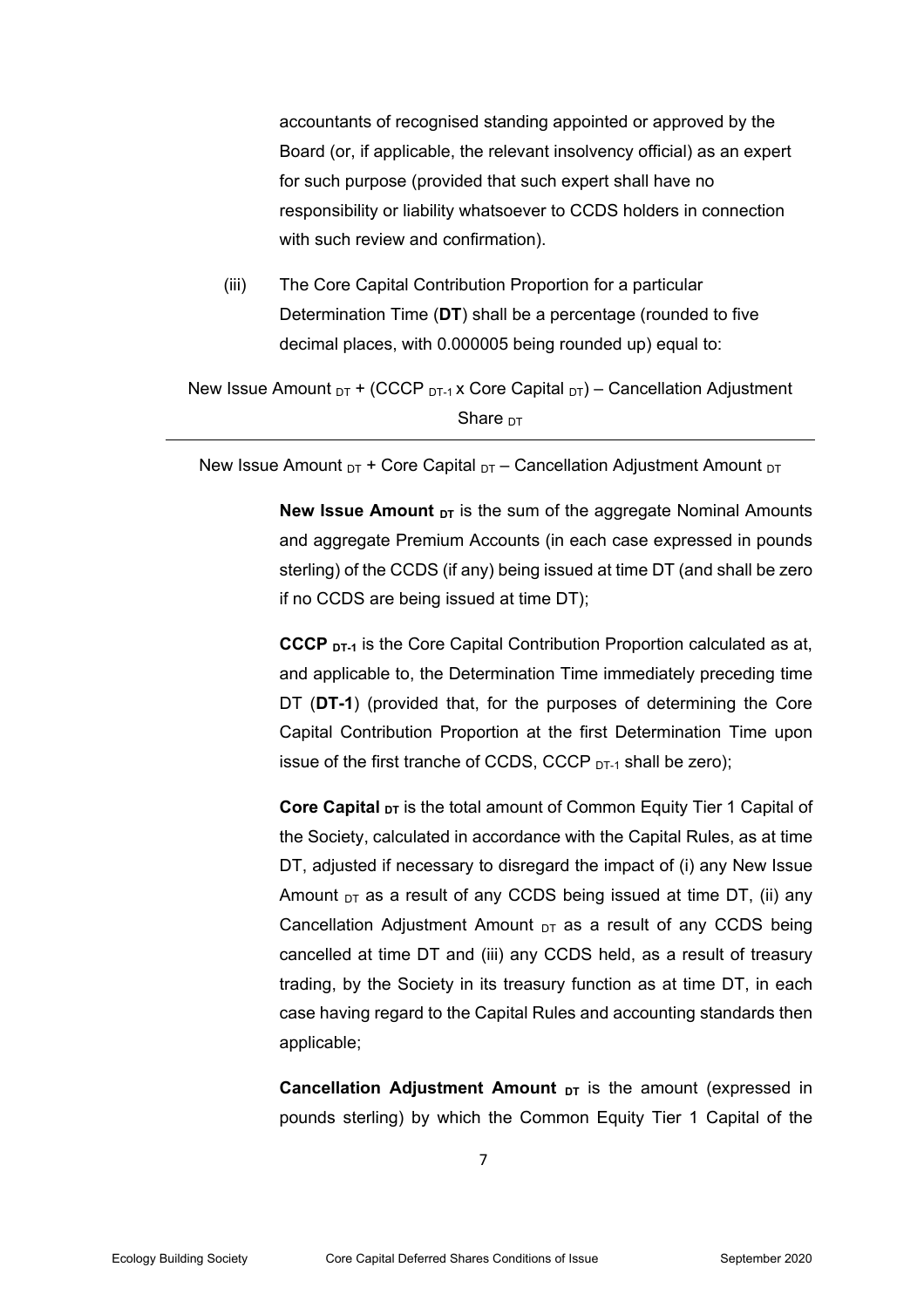Society is or was reduced as a result of the purchase by the Society of the CCDS (if any) which are being cancelled at time DT (and shall be zero if no CCDS are being cancelled at time DT); and

**Cancellation Adjustment Share <sub>DT</sub>** is an amount (which, for the avoidance of doubt, shall be zero if no CCDS are being cancelled at time DT) equal to:

(N x Notional  $DT$ ) + CCCP  $DT-1$  Cancellation Adjustment Amount  $DT - (N)$ x Notional  $DT$ )

where:

N is the number of CCDS which are being cancelled at time DT;

**Notional** <sub>DT</sub> is the deemed notional contribution (expressed in pounds sterling) of each CCDS to the Common Equity Tier 1 Capital of the Society as at the relevant Determination Time, which shall be calculated by (i) multiplying (x) Core Capital  $_{DT}$  by (y) CCCP  $_{DT-1}$  and (ii) dividing the resulting figure by the total number of CCDS which are Outstanding immediately prior to the relevant Determination Time; and

Core Capital <sub>DT</sub>, CCCP <sub>DT-1</sub> and Cancellation Adjustment Amount <sub>DT</sub> have the meanings given above.

- (c) The Core Capital Contribution Proportion shall be determined as soon as reasonably practicable following each Determination Time and shall promptly, and in any event within 14 days following the confirmation of such determination in the manner provided in Condition 4.4(b)(ii) above.
- (d) If, at any time, by reason of any change in the Capital Rules (or official interpretation thereof) or otherwise, the CCDS cease to qualify as Common Equity Tier 1 Capital of the Society, they will, nevertheless, be treated as contributing to Common Equity Tier 1 Capital of the Society (on the same basis as immediately prior to ceasing so to qualify) for the purposes of determining the Core Capital Contribution Proportion.
- 4.5 CCDS issued other than for cash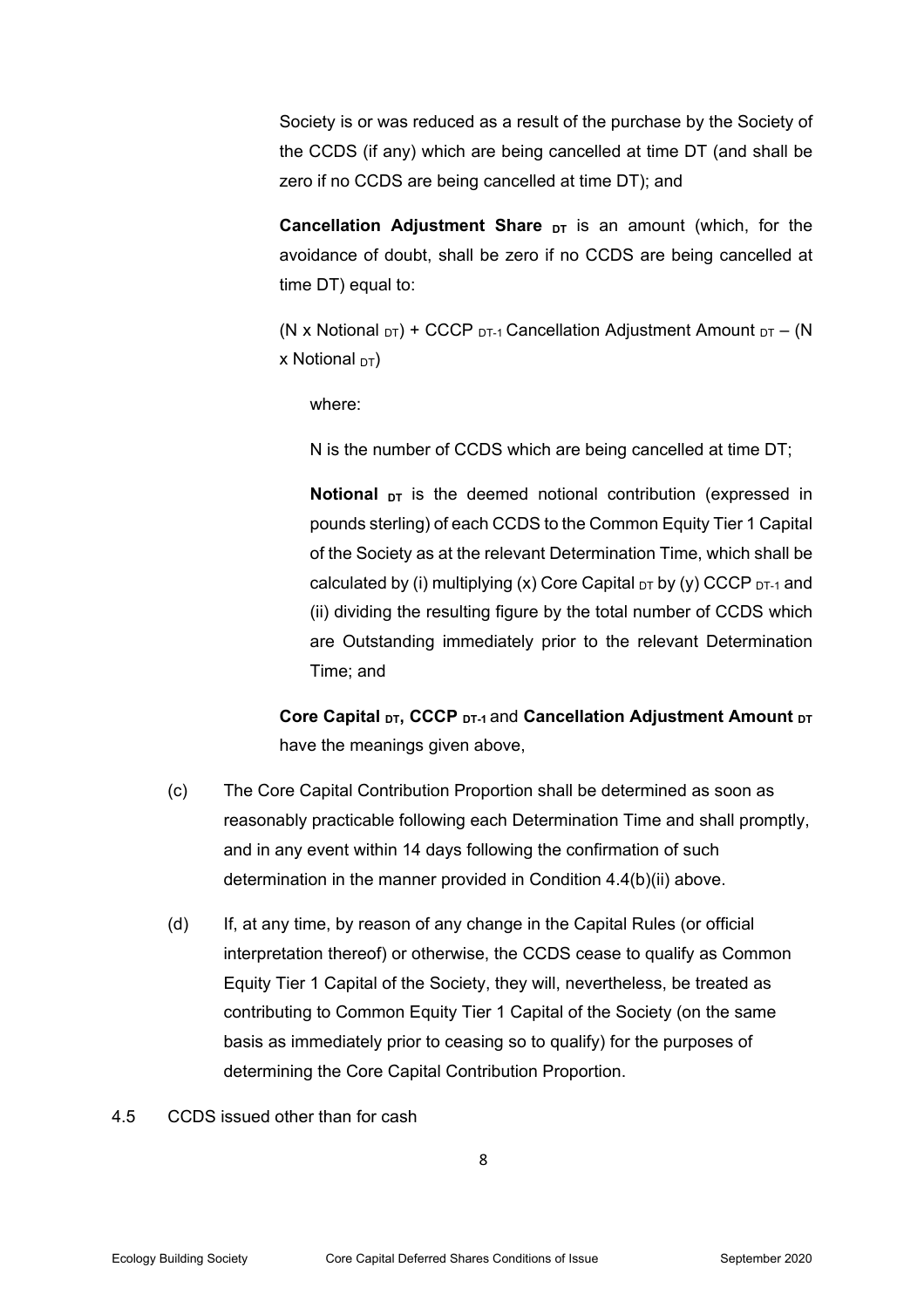If at any time CCDS are issued and allotted other than for cash (including, without limitation, CCDS issued and allotted by way of a bonus issue (including a capitalisation issue) or pursuant to a remuneration scheme for directors or employees of the Society, or CCDS issued in exchange for other securities of the Society), the Premium Amount of each such CCDS shall be determined by the Board in good faith (and in accordance with generally accepted accounting practices and the accounting policies of the Society for the time being) as an amount equal to the notional value (such notional value being, as close as practicable, the equivalent cash value) in respect of which such CCDS is issued and allotted less the £1 Nominal Amount of such CCDS. The Nominal Amount and Premium Amount of each such CCDS shall be included in any calculation of the Core Capital Contribution Proportion as if such Nominal Amount and Premium Amount had been paid to the Society in cash.

#### 4.6 Declared and unpaid distributions

On a winding-up or dissolution of the Society, the CCDS holders shall, in respect of any declared, unconditional (which term shall, for these purposes, include any conditional Distribution (as described in Condition 5.3) or part thereof in respect of which the relevant conditions have been satisfied) and unpaid Distributions, be entitled to prove in the winding-up or dissolution of the Society, as the case may be, for the amount of such Distributions but only if, and subject to the condition that, all sums due from the Society in respect of Liabilities in the winding-up or dissolution have been paid in full, and accordingly the claims of the CCDS holders in respect thereof shall rank (a) *pari passu* amongst themselves and with any other claims ranking or expressed to rank *pari passu* therewith and (b) junior to all Liabilities of the Society. Accordingly, such claims shall constitute the most junior claim in the winding-up or dissolution of the Society other than a claim to participate in any Surplus.

#### 4.7 Set-off

By acceptance of the CCDS, each CCDS holder will be deemed to have waived any right of set-off or counterclaim that such CCDS holder might otherwise have against the Society in respect of or arising under the CCDS whether prior to or in a winding-up or dissolution. Notwithstanding the preceding sentence, if any of the rights and claims of any CCDS holder in respect of, or arising under, the CCDS are discharged by setoff, such CCDS holder will immediately pay an amount equal to the amount of such discharge to the Society or, if applicable, the administrator, receiver, liquidator or other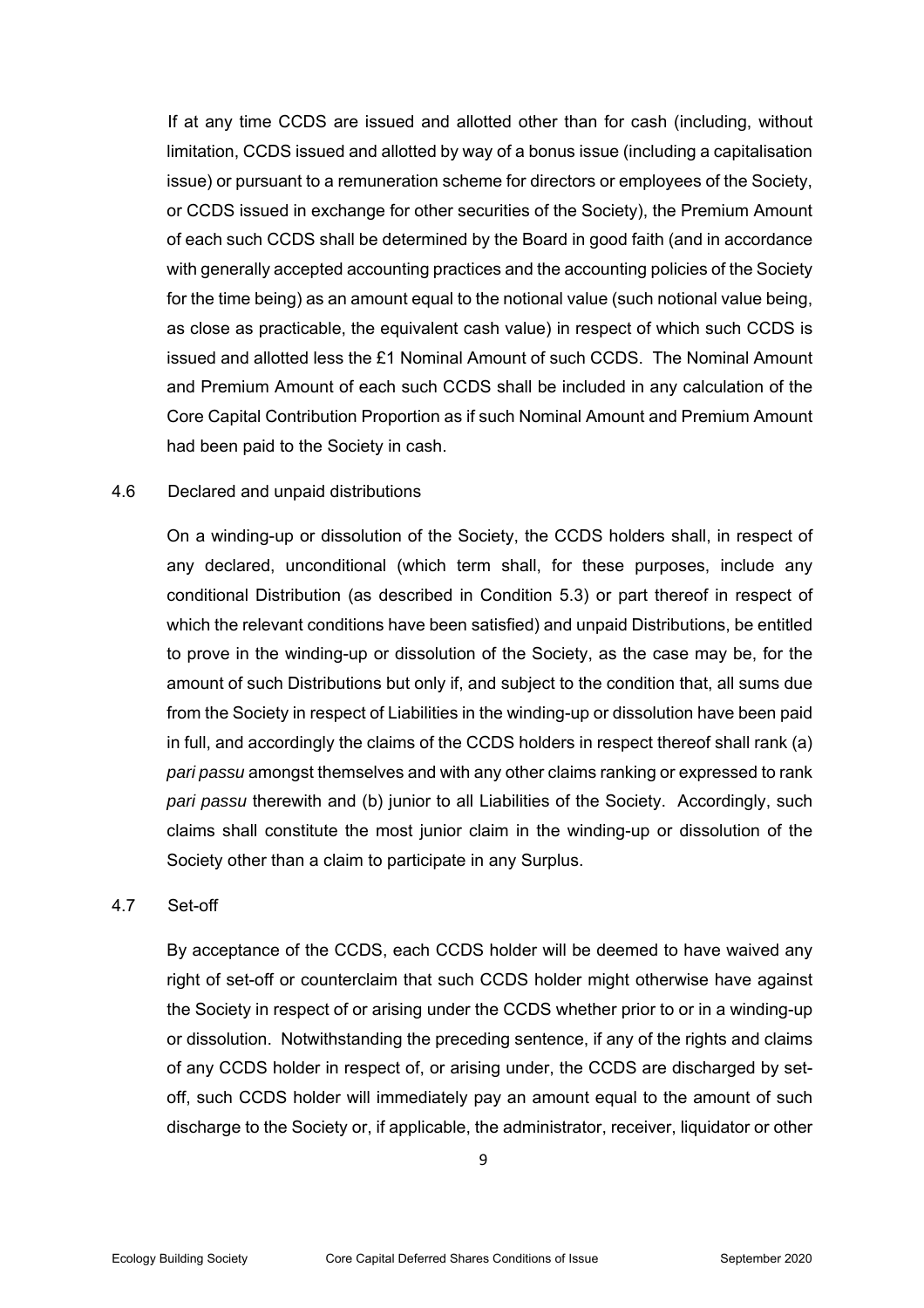insolvency official appointed with primary responsibility for the winding-up or dissolution of the Society and, until such time as payment is made, will hold a sum equal to such amount on trust for the Society, or if applicable, such administrator, receiver, liquidator or other insolvency official (as the case may be). Accordingly, such discharge will be deemed not to have taken place.

#### **5 DISTRIBUTIONS**

#### 5.1 Declaration of Distributions

 The Board may, in its sole and absolute discretion, from time to time declare periodic investment returns (**Distributions**, which term shall include any Interim Distribution and any Final Distribution each as defined below) in respect of the CCDS. With respect to any given financial year of the Society, the Board may declare an interim Distribution (an "**Interim Distribution**") during such financial year and/or a final distribution (a "**Final Distribution**") in respect of such financial year.

A Distribution (or any part thereof) may be declared unconditionally or subject to satisfaction of such conditions as the Board may determine (which may include, without limitation, any consents or approvals which may be necessary for distribution of reserves of the Society).

If an Interim Distribution is declared during any financial year, it will (subject to satisfaction of the relevant conditions to payment, if any) be paid on 1 November in such financial year and if a Final Distribution is declared in respect of any financial year, it will (subject to satisfaction of the relevant conditions to payment, if any) be paid on 1 May falling in the financial year immediately following the financial year in respect of which the Final Distribution is declared, provided that if any such date is not a Business Day, such Interim Distribution or Final Distribution (as the case may be) will be paid on the immediately following Business Day (the **Distribution Payment Dates**).

If at any time, the Society changes its accounting reference date, the Board shall be entitled to change the Distribution Payment Date for the payment of Final Distributions to a date which the Board considers appropriate given the new accounting reference date (provided that such date shall fall not more than five months following the end of the financial year in respect of which the relevant Final Distribution is declared), and the Distribution Payment Date for the payment of Interim Distributions shall at the same time be changed to the date falling six months prior to such date (each, a **New**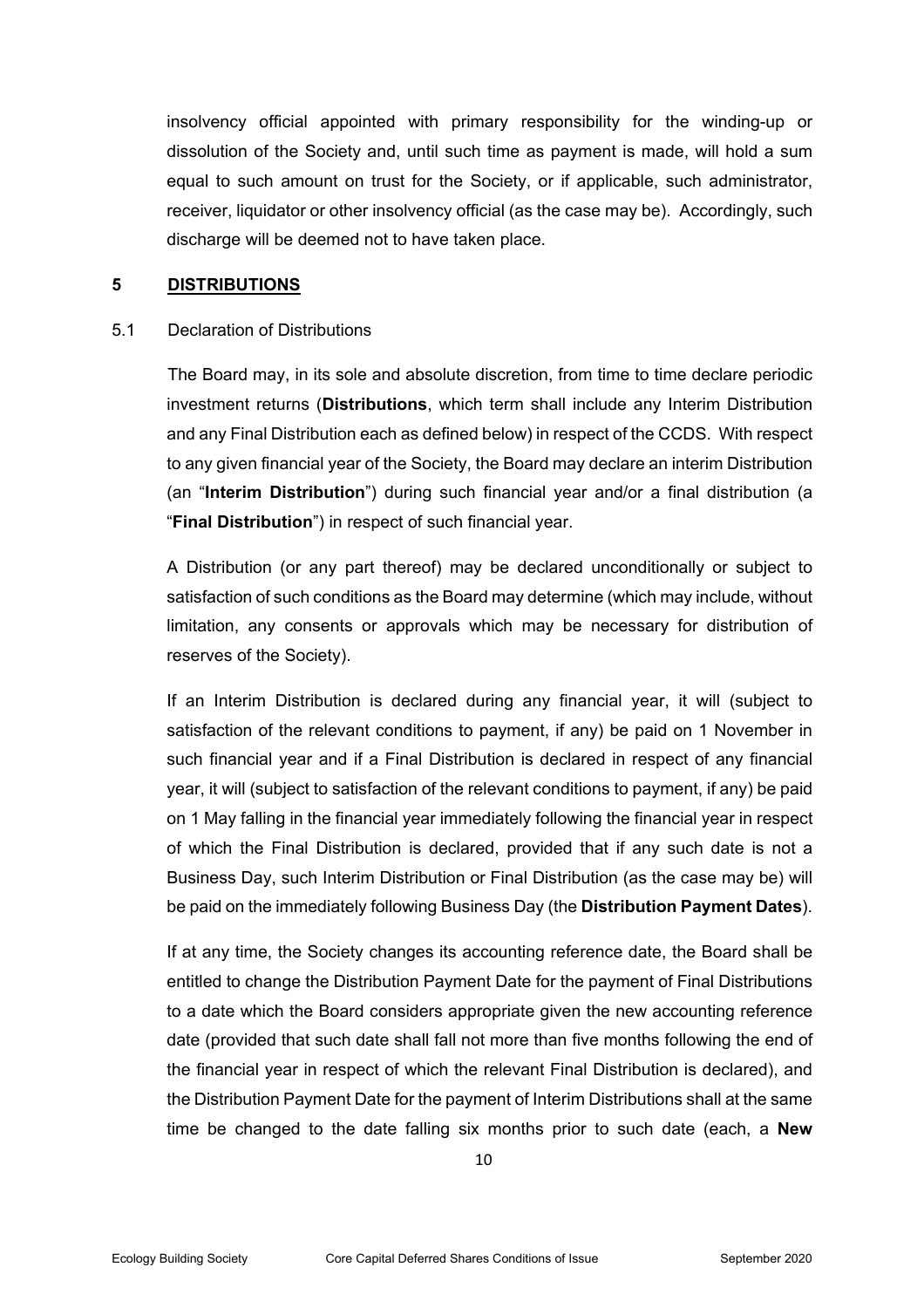**Distribution Payment Date**). Any New Distribution Payment Dates so determined will be promptly notified to CCDS holders in accordance with Condition 14.

#### 5.2 Distributions discretionary

 The Board shall have full discretion at all times whether or not to declare any Interim Distribution or Final Distribution. Interim Distributions and Final Distributions are independent, and accordingly whether or not the Board declares an Interim Distribution during any financial year shall have no effect or bearing on the Board's discretion whether or not to declare a Final Distribution in respect of that financial year (save that the amount of the Final Distribution (if any) declared in respect of a financial year shall not, when aggregated with any Interim Distribution paid during that financial year, exceed the Cap provided in Condition 5.5). If at any time, the Board elects not to declare any Interim Distribution or Final Distribution, no Distribution or other amount in respect of the relevant period shall accumulate to CCDS holders or be payable at any time thereafter, and CCDS holders shall have no right to any Distribution or other amount in respect of such period whether in a winding-up or dissolution of the Society or otherwise.

Notwithstanding the discretion of the Board referred to above, if the Supervisory Authority, by notice in writing to the Society, requires the Society not to declare any Distributions on the CCDS at any time or whilst any specified circumstances subsist during a specified period, the Board shall not declare any Distributions until such time as the Supervisory Authority authorises it to resume Distributions on the CCDS, such circumstances cease to subsist or, as the case may be, expiration of the specified period.

# 5.3 Conditional Distributions

 If a Distribution (or any part thereof) is declared subject to the satisfaction of one or more conditions and any such condition is not satisfied on or prior to the relevant Distribution Payment Date, such Distribution (or, as the case may be, the part of such Distribution subject to the relevant condition) shall not accumulate to CCDS holders or be payable at any time thereafter, and CCDS holders shall have no right to such Distribution (or, as the case may be, the conditional part thereof) whether in a windingup or dissolution of the Society or otherwise.

## 5.4 Distributions payable out of Distributable Items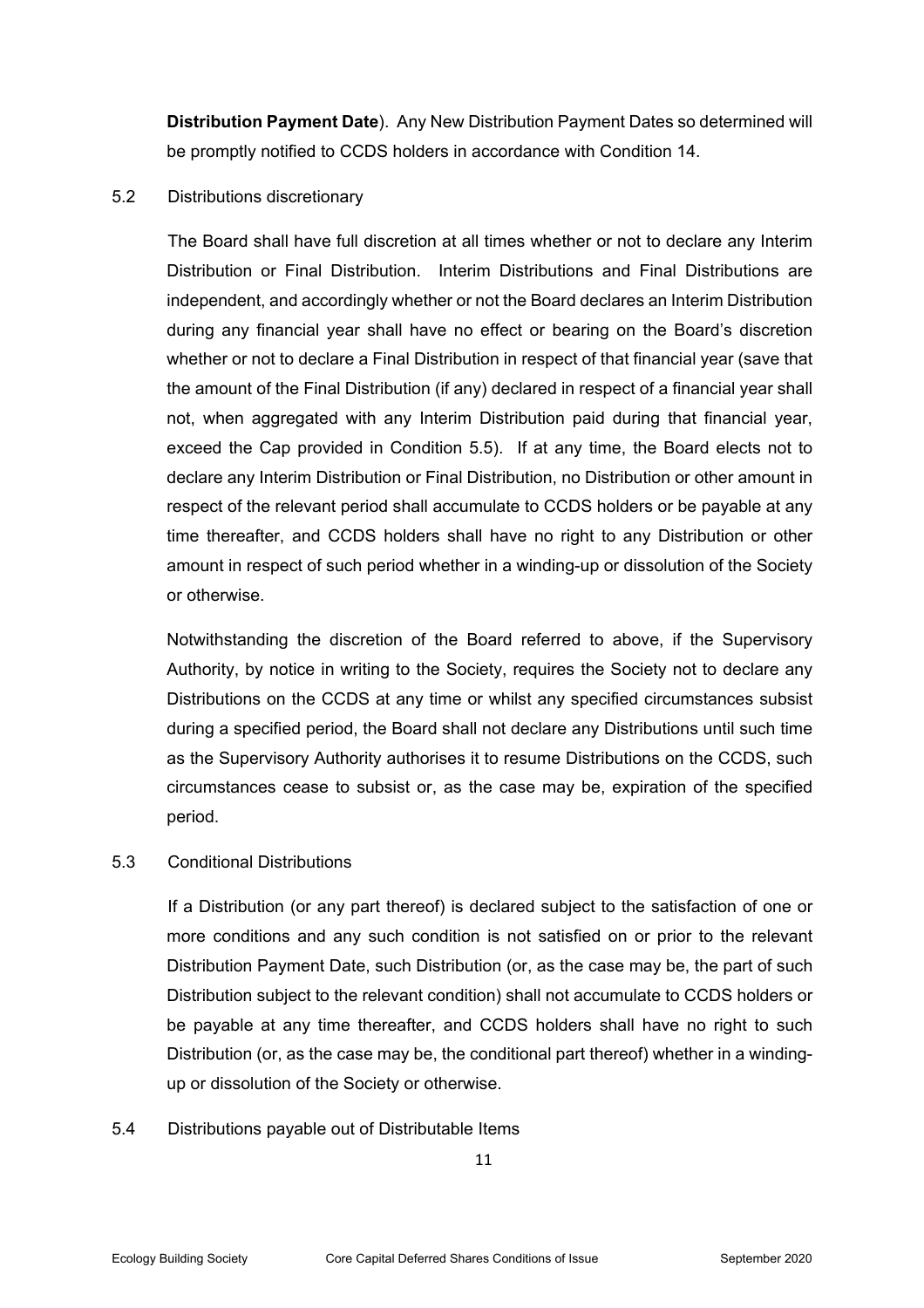Distributions will be paid out of Distributable Items, and the Board shall not declare a Distribution that is greater than the amount of Distributable Items available for payment of such Distribution.

 If the Distribution is to be paid entirely out of the Society's profits available for distribution, such payment is subject to the discretion of the Board. To the extent that the Distribution is to be paid from the Society's reserves, such payment is subject to the discretion of the Board and applicable legal and regulatory requirements relevant to making payments from the reserves.

## 5.5 Cap on Distributions

 The total Distribution paid on each CCDS in respect of any given financial year of the Society (being the aggregate of the Interim Distribution (if any) paid during such financial year and the Final Distribution (if any) paid in respect of such financial year) shall not exceed the prevailing Periodic Distributions Cap determined in accordance with the Rules (the **Cap**).

#### 5.6 Distribution due and payable following declaration

 Once declared, a Distribution will be due and payable by the Society on the relevant Distribution Payment Date, provided that any Distribution (or any part thereof) that is stated to be conditional as aforesaid will become due and payable on the relevant Distribution Payment Date only if the relevant conditions are satisfied on or prior to such Distribution Payment Date.

## 5.7 Non-declaration not default

 Neither the failure by the Board to declare a Distribution, nor a decision by the Board not to declare a Distribution (whether an Interim Distribution or a Final Distribution) at any time, nor non-payment of any Distribution (or any part thereof) in respect of which a relevant condition to payment of such Distribution (or such part) has not been satisfied on or before the relevant Distribution Payment Date, shall constitute a default by the Society under the CCDS for any purpose, and neither such event shall entitle CCDS holders to petition for the winding-up or dissolution of the Society.

## 5.8 Notice of Distribution

Following determination by the Board whether any Interim Distribution or Final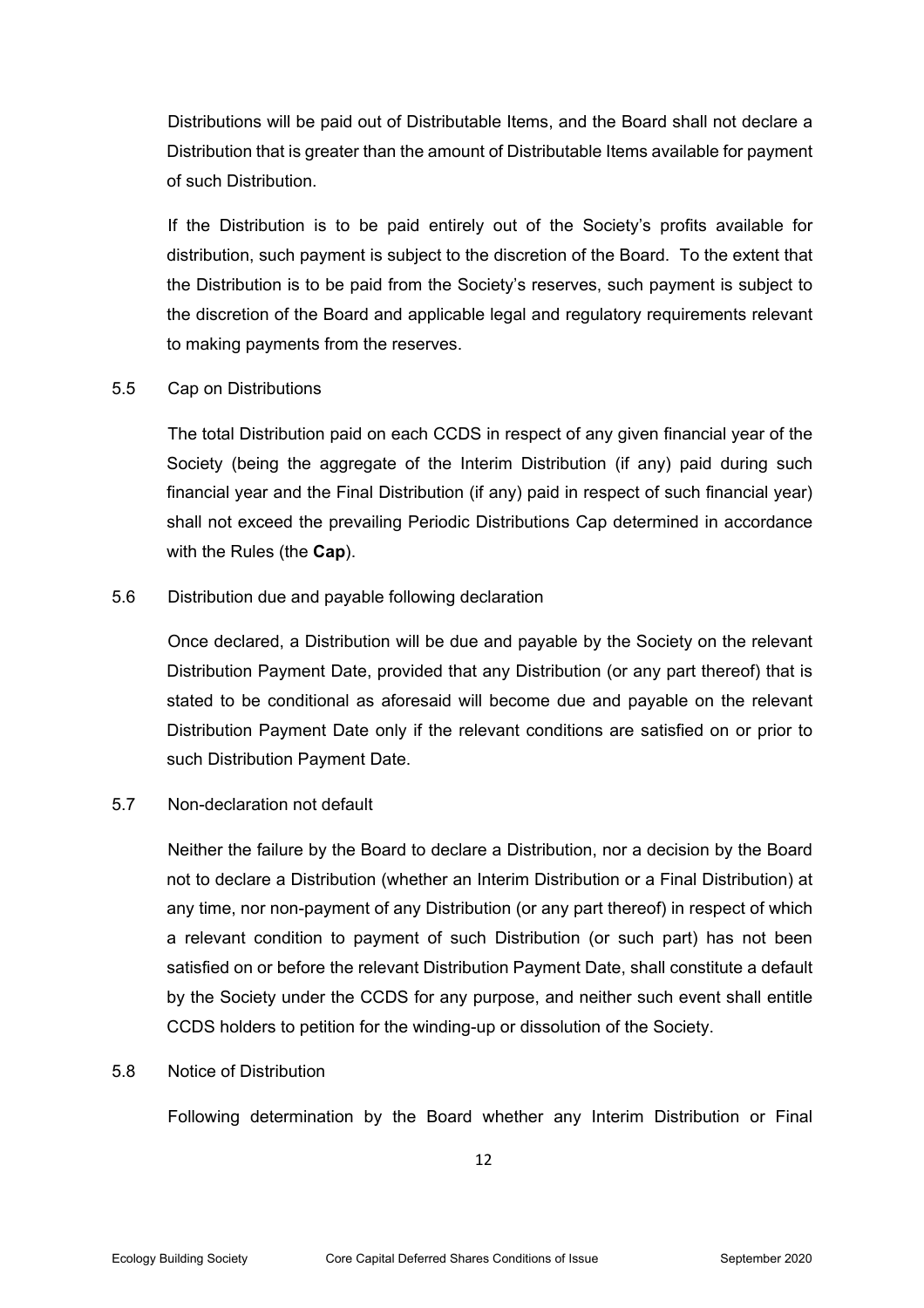Distribution shall be declared, the Society will write to holders confirming (a) the amount (if any) of such Distribution expressed as an amount per CCDS and (b) whether the Distribution (or any part thereof) is conditional and, if so, the relevant condition(s).

 If the Board declares a Distribution which is, in whole or in part, conditional and one or more relevant conditions have not been satisfied on or before the relevant Distribution Payment Date, the Society will promptly publish an announcement confirming that such condition(s) have not been satisfied and that, accordingly, the Distribution (or the relevant part thereof) subject to such condition(s) is not, and shall not become, due and payable.

## 5.9 Distribution Policy

The Society will from time to time publish on its website any distribution policy (the **Distribution Policy**) setting out the Board's expectations as regards the declaration of Distributions and certain factors which the Board may consider when determining whether or not to declare a Distribution and, if so, the amount of such Distribution. Upon any change in the policy, the Society shall promptly publish the revised Distribution Policy on its website.

 The Distribution Policy may give an indication of the Board's current expectations with respect to declaration of Distributions (the **Indication**). Any Indication will not be binding on the Society and the Board shall (subject to there being available sufficient Distributable Items) have absolute discretion to declare a Distribution which is higher (subject to the Cap) or lower than the Indication or to determine that no Distribution shall be declared in respect of the relevant period. The Board will have regard to a range of factors including those set out in the Distribution Policy and must satisfy itself that the declaration of any Distribution is consistent with maintaining the financial strength of the Society.

## **6 PAYMENTS**

## 6.1 Payment by transfer

 Subject as follows, all payments in respect of the CCDS will be made by electronic transfer on the due date for payment or, if such date is not a Business Day, on the immediately following Business Day, to the CCDS holder appearing in the CCDS

13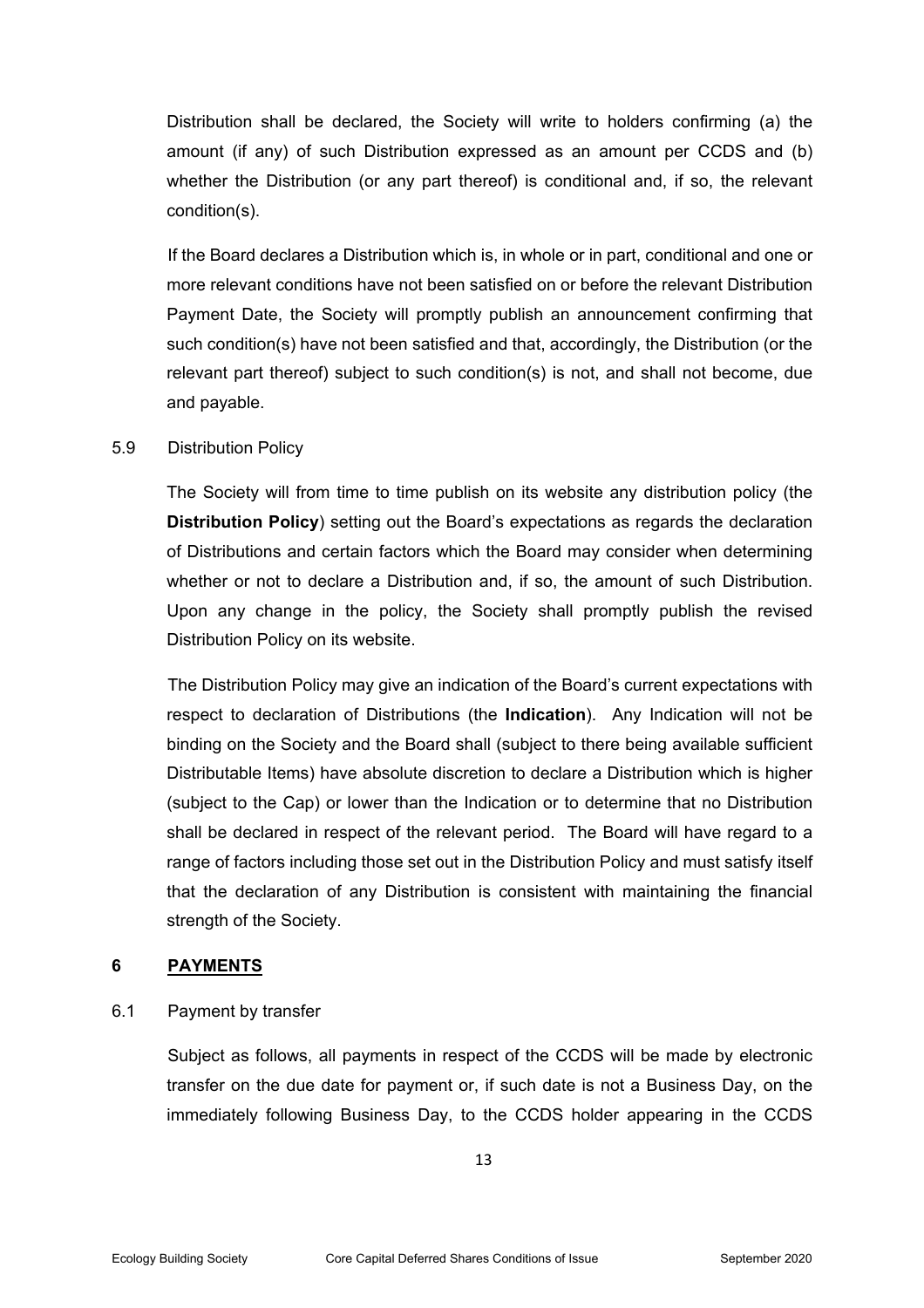Register in respect of the CCDS of which it is the holder at the close of business on the fifteenth day before the relevant due date (the **Record Date**), in each case to a sterling account maintained by the relevant CCDS holder with a bank or building society in the United Kingdom and as shown in the CCDS Register on the Record Date.

#### 6.2 Payments subject to applicable laws

 Payments in respect of the CCDS will be subject in all cases to any fiscal or other laws and regulations applicable thereto in the place of payment. In the event that a withholding or deduction is required to be made under applicable law or regulation, the Society will cause the requisite amount to be withheld or deducted and CCDS holders will be entitled to receive only the balance of the relevant Distribution following such withholding or deduction.

#### 6.3 Partial payments

If any amount due on the CCDS is not paid in full, the Society will annotate the CCDS Register of the amount in fact paid.

#### 6.4 Notification of account details

Each CCDS holder must notify the Society promptly of any change to its bank account details and shall be responsible for ensuring that the account details held in the CCDS Register are up to date and accurate.

#### 6.5 Failure of payments

The Society shall not bear any responsibility for a failure to receive a due payment as a consequence of (a) the account details in the CCDS Register not being updated in accordance with 6.4, or (b) a material disruption to payment or communications systems or to financial markets which are required in order for such payment to be made in connection with the CCDS, which disruption is not caused by, and is beyond the control of, the Society, or (c) the occurrence of any other event which results in a disruption (of a technical or systems-related nature) to the treasury or payments operation of the Society which prevent the Society from making any payments to a CCDS holder or from communicating with a CCDS holder, and which is not caused by, and is beyond the control of, the Society.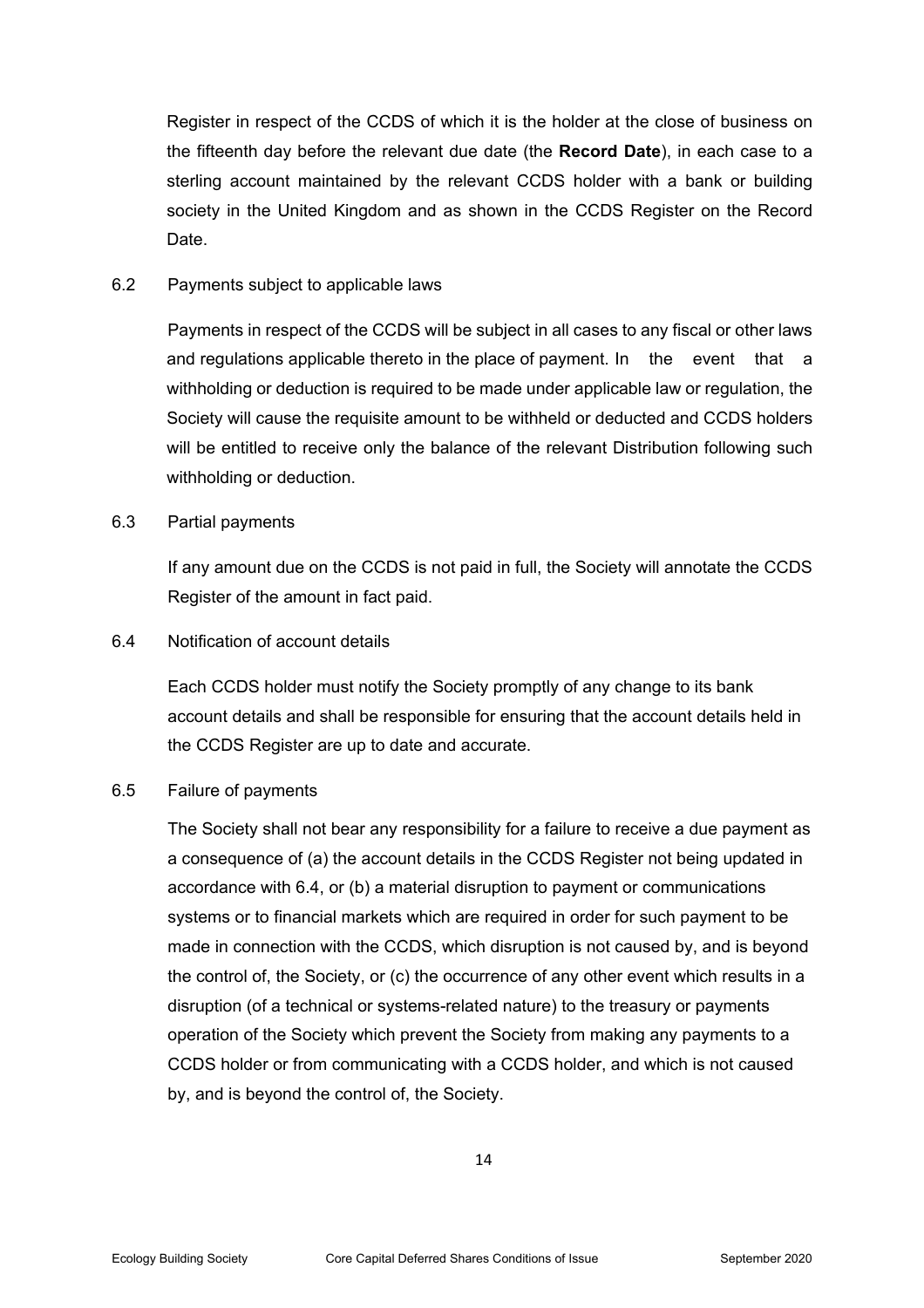## **7 PRESCRIPTION**

Any amounts payable in respect of CCDS in respect of which no payment transmission has been completed and no payment claimed shall cease to be payable after 12 years from the due date and shall revert to the Society.

## **8 NO REDEMPTION; PURCHASES**

#### 8.1 No redemption

 The CCDS constitute permanent non-withdrawable deferred shares (as defined in the Act) in the Society and have no maturity date. The Society has neither an obligation nor any right to redeem or, save following a purchase as referred to in Condition 8.2, cancel the CCDS and CCDS holders do not have any right to require the Society to redeem, purchase or cancel the CCDS.

## 8.2 Purchases

The Society may, in its sole discretion but subject to Condition 8.3, at any time purchase CCDS in the open market or otherwise at any price. CCDS so purchased may, at the option of the Society, be held, re-issued and/or re-sold or surrendered to the Society for cancellation.

Subsidiaries of the Society shall not be permitted to purchase and hold CCDS for their own account or that of the Society, and any such purchase shall be deemed to be a purchase by the Society for immediate cancellation. Nothing in the previous sentence shall prohibit a subsidiary of the Society from purchasing or holding CCDS in its capacity as personal representative, agent or trustee for or on behalf of, or for the benefit of, a person other than the Society or a subsidiary of the Society, and any such purchase shall not be deemed to be a purchase by the Society (for immediate cancellation or otherwise).

8.3 Purchases subject to supervisory consent

Any purchase of CCDS by the Society will, if so required by the Supervisory Authority, the prudential rules applicable to the society or any laws or regulations applicable to the deferred shares of the Society at the relevant time, be conditional upon the Society having duly notified the Supervisory Authority of its intention to purchase the CCDS and the Supervisory Authority having consented, or, if applicable, within any applicable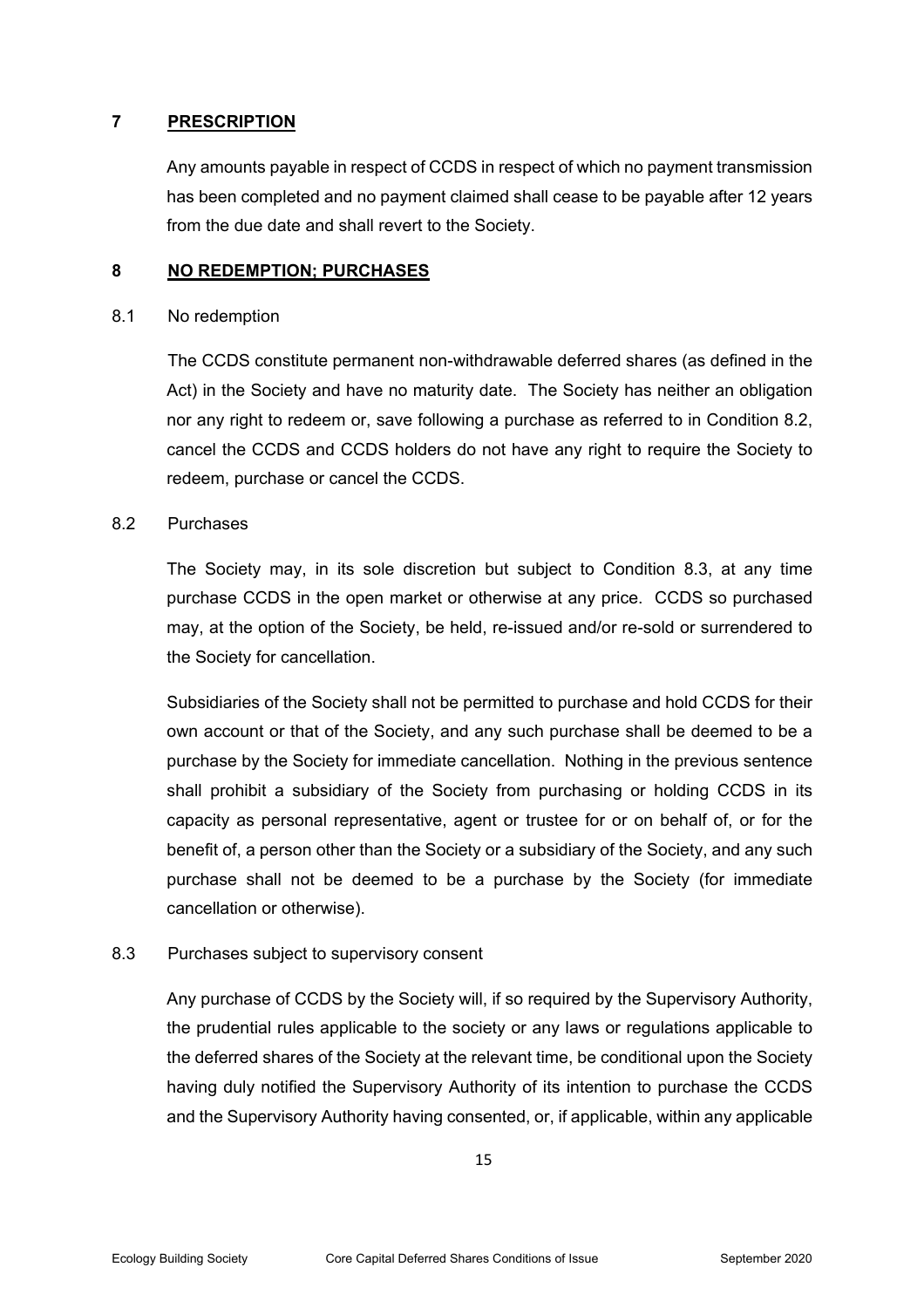period not having objected, to such purchase.

## **9 REPLACEMENT OF CCDS CERTIFICATES**

A CCDS holder who has lost a CCDS Certificate shall immediately give notice in writing of such loss to the Society at its principal office. If a CCDS Certificate is damaged or alleged to have been lost, stolen or destroyed, a new CCDS certificate representing the same CCDS shall be issued by the Society, to the CCDS holder upon request, subject to delivery up of the old CCDS certificate or (if alleged to have been lost, stolen or destroyed) subject to compliance with such conditions as to evidence and indemnity as the Society may think fit and to payment of any exceptional expenses of the Society incidental to any investigation of the evidence of such alleged loss, theft or destruction. The duplicate CCDS Certificate will be made available at the principal office of the Society.

#### **10 SUCCESSOR AND TRANSFERS**

#### 10.1 Amalgamation or transfer under section 93 or 94 of the Act

Upon an amalgamation by the Society with another building society under section 93 of the Act or a transfer of all or substantially all of its engagements to another building society under section 94 of the Act, the CCDS shall become deferred shares in the amalgamated or transferee building society, as appropriate (the **Resulting Society**), having such terms and conditions as are necessary to ensure that both the CCDS and any other deferred shares which, prior to such amalgamation or transfer, constituted Common Equity Tier 1 Capital of the other society, shall constitute Common Equity Tier 1 Capital of the Resulting Society and, subject thereto, in all material respects identical to the terms of the CCDS, all as determined by an independent financial adviser (having regard to such factors as it considers appropriate) appointed by the Society in its sole discretion.

## 10.2 Transfer of business under section 97 of the Act

Upon a transfer by the Society of the whole of its business in accordance with Section 97 of the Act to a company (a **Successor Entity**), which expression includes a subsidiary of a mutual society as referred to in the Building Societies (Funding) and Mutual Societies (Transfers) Act 2007 as amended (the **Mutual Societies Transfers Act**)) the Successor Entity will, in accordance with section 100(2)(a) of the Act, as from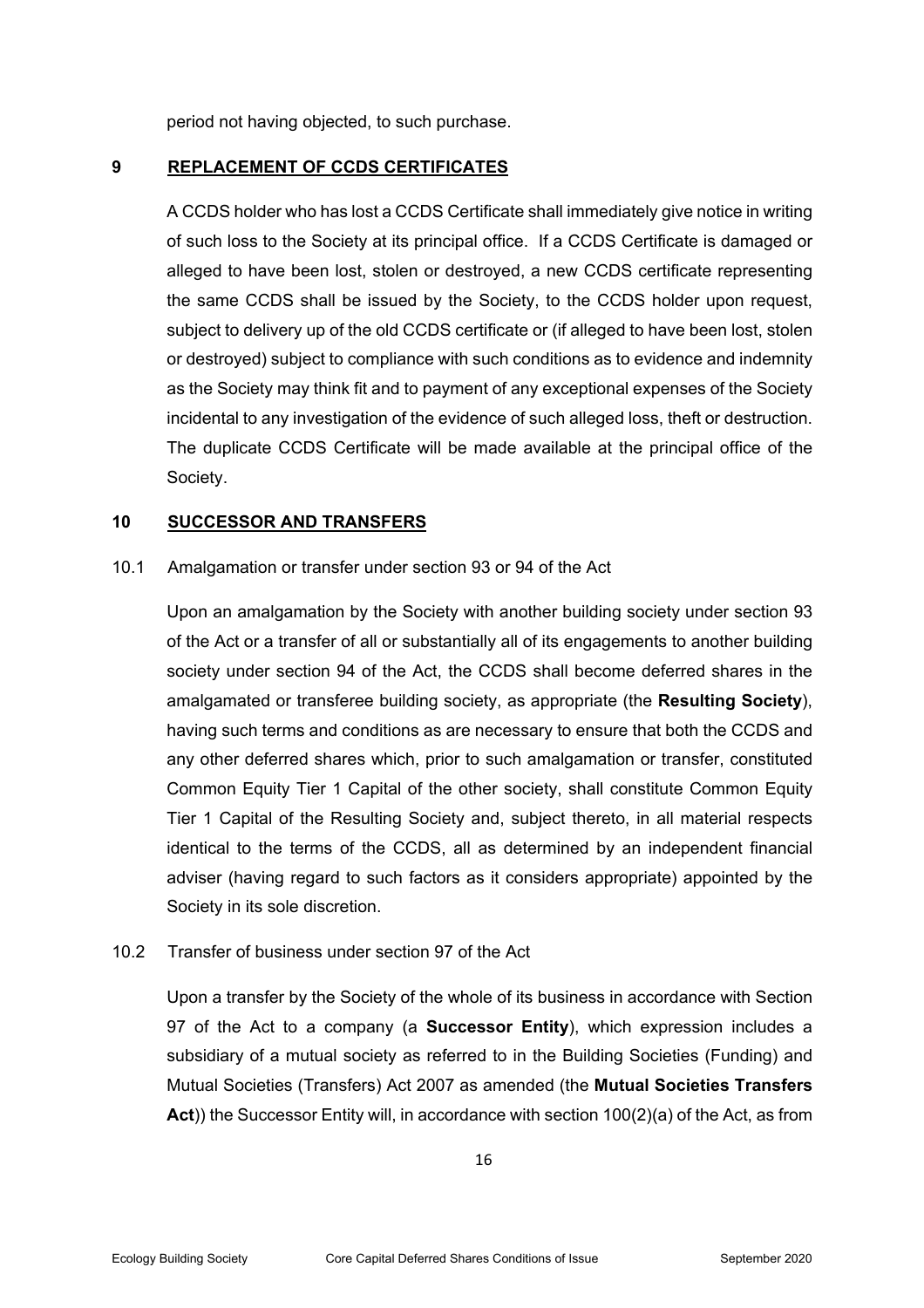the vesting date, assume a subordinated liability (a **Subordinated Deposit**) to each holder of CCDS, which Subordinated Deposit shall be applied on the vesting date (or as soon as reasonably practicable thereafter), on behalf of the CCDS holder, in the subscription of such number of ordinary shares (which may or may not carry voting rights) in the Successor Entity or, if appropriate, any direct or indirect parent company of the Successor Entity, ranking *pari passu* in all respects with the then existing ordinary shares of such Successor Entity or such parent, as applicable, as have an aggregate market value immediately following such subscription as near as practicable to, but not less than, the market value of the CCDS immediately prior to the time of transfer of the business of the Society to the Successor Entity, as determined by an independent financial adviser (having regard to such factors as it considers appropriate, including recent trading prices if available) appointed by the Society in its sole discretion.

10.3 Basis of appointment of independent financial adviser

Any independent financial advisor appointed pursuant to Condition 10.1 or 10.2 shall act as an expert and not as an arbitrator, and all fees, costs and expenses in connection with such appointment shall be borne by the Society. Any determination made in good faith by such independent financial adviser pursuant to Condition 10.1 or 10.2 shall be binding by the Society and the CCDS holders. No independent financial advisor appointed pursuant to Condition 10.1 or 10.2 shall have any responsibility or liability whatsoever to any CCDS holder or to any other person in connection with any determination made by it in good faith pursuant to Condition 10.1 or 10.2.

## 10.4 Failure to obtain a determination by independent financial adviser

If, in circumstances which require an independent financial adviser to make any determination pursuant to Condition 10.1 or 10.2, the Society is unable to appoint such independent financial adviser, or the appointed independent financial adviser fails to make any necessary determination and the Society is unable to appoint an alternative or additional independent financial adviser to make such determination, the Society shall convene a meeting of the CCDS holders in accordance with Condition 12 in order for such holders to approve by resolution those determinations which remain to be made. Such approval may alternatively be obtained by way of a written resolution in accordance with Condition 12.7.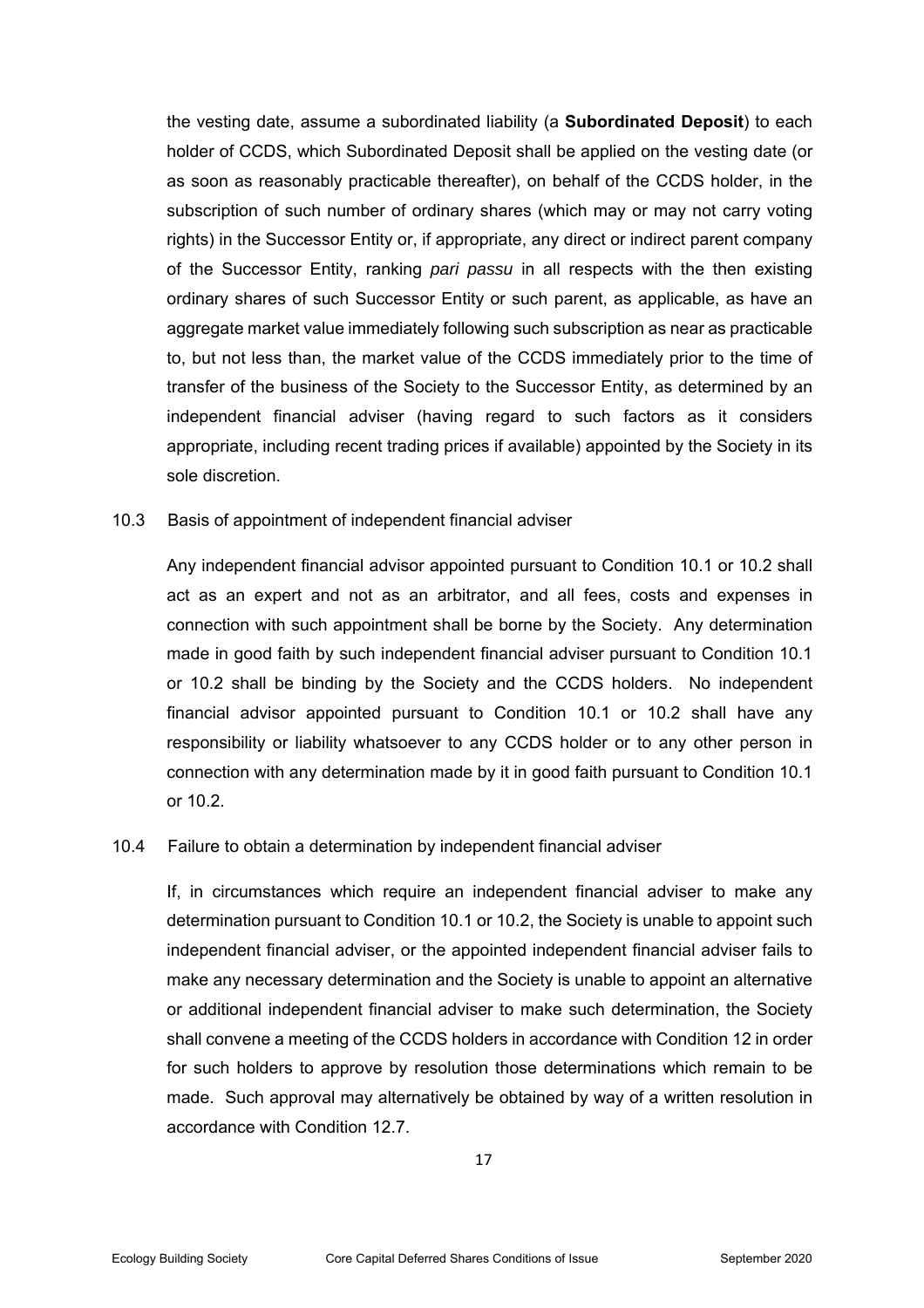#### 10.5 Undertakings

- (a) The Society undertakes to procure that any amalgamation or transfer referred to in Condition 10.1 or 10.2 will comply with the provisions in Condition 10.1 or, as the case may be, 10.2. The Society undertakes to use all reasonable endeavours to enter into such agreements, and to take such other reasonable steps, as are necessary to give effect to the provisions of this Condition 10 (including, but not limited to, the appointment, if applicable, of an independent financial adviser).
- (b) In connection with any amalgamation by the Society with another building society under section 93 of the Act or transfer of all or substantially all of its engagements to another building society under section 94 of the Act as provided in Condition 10.1, the Society shall pay, or shall use all reasonable endeavours to ensure that Resulting Society pays, any taxes, stamp duty reserve taxes and capital, stamp, issue and registration duties payable in the United Kingdom arising on the issue and initial delivery of such deferred shares, but will not pay (and each CCDS holder as to itself will be required to pay) any other taxes, stamp duty reserve taxes and capital, stamp, issue and registration duties arising on or following the issue and initial delivery of such deferred shares pursuant to Condition 10.1.
- (c) In connection with any transfer by the Society of the whole of its business in accordance with section 97 of the Act to a company as provided in Condition 10.2, the Society shall pay, or shall use all reasonable endeavours to ensure that the terms upon which its business is transferred to the Successor Entity shall require the Successor Entity to pay, any taxes, stamp duty reserve taxes and capital, stamp, issue and registration duties payable in the United Kingdom arising on the issue and initial delivery of such ordinary shares, but will not pay (and each CCDS holder as to itself will be required to pay) and other taxes, stamp duty reserve taxes and capital, stamp, issue and registration duties arising on or following the issue and initial delivery of such ordinary shares pursuant to Condition 10.2.

18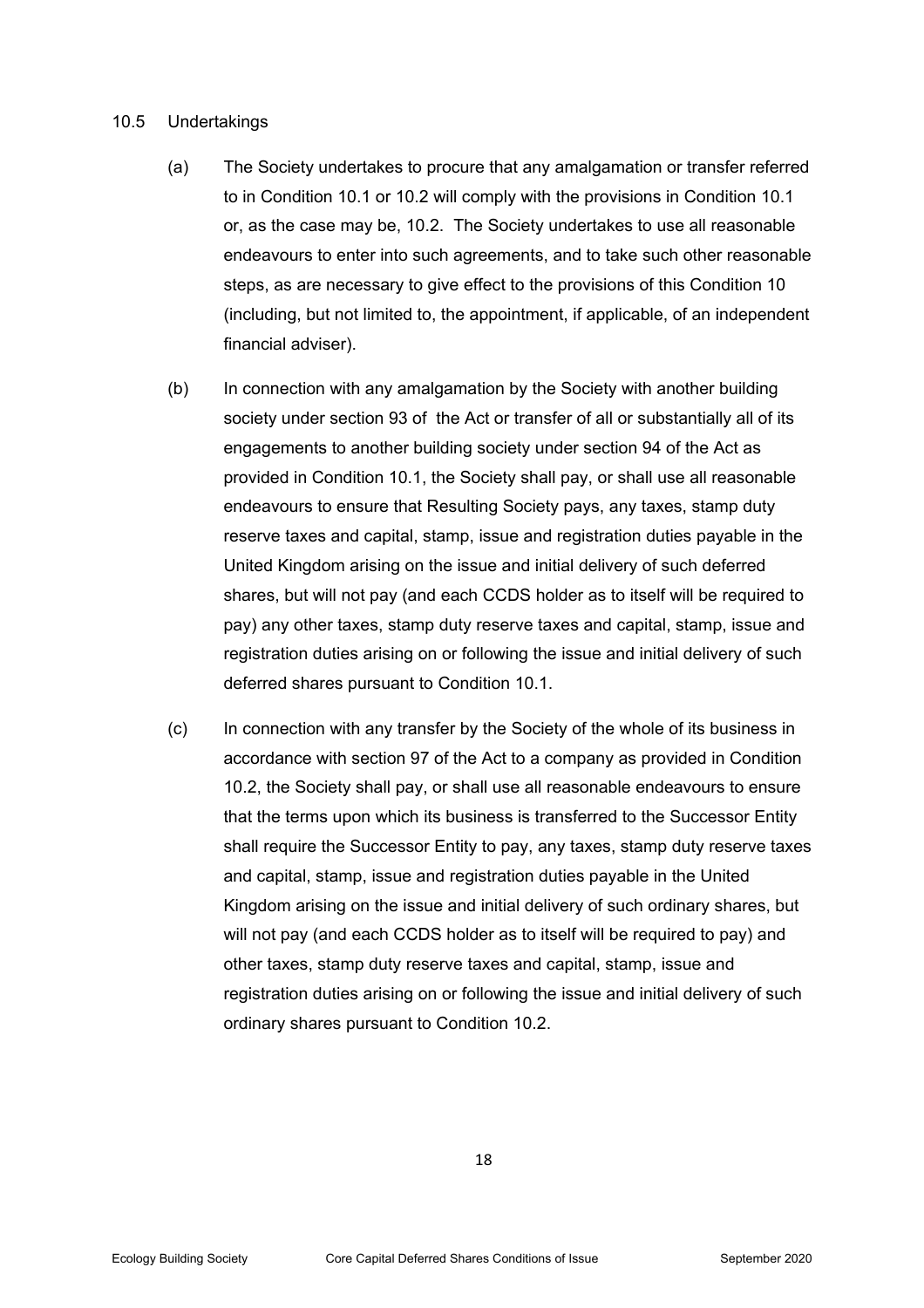## **11 VARIATIONS OF THESE CONDITIONS**

- 11.1 These Conditions may only be varied by the Society with the consent in writing of the CCDS holders in accordance with Condition 12.7 or with the sanction of a resolution passed at a separate meeting of the CCDS holders held in accordance with Condition 12.
- 11.2 These Conditions do not limit the rights of members of the Society to amend the Rules.
- 11.3 The Society undertakes not to initiate any amendment to the Rules that is both (a) inconsistent with the provisions of these Conditions and (b) materially prejudicial to the interests of the CCDS holders in that capacity.
- 11.4 The provisions of Condition 11.2 and any amendment to the Rules or any resolution of members of the Society (in either case whether such amendment or resolution is initiated by the Society or by one or more of its members) shall not:
	- (a) limit any rights of any CCDS holder to bring an action against the Society for breach of contract in circumstances where the Society is in breach of these Conditions, and furthermore any CCDS holder shall be entitled to bring an action against the Society as if there had been a breach of contract (such that a CCDS holder may sue for a liquidated sum equal to its loss) in circumstances where an amendment has been made to the Rules or any resolution of members of the Society has been passed which is materially prejudicial to the holders of the CCDS as a class and which would have been a breach of these Conditions had such amendment been instituted by the Society; or
	- (b) afford the Society any defence to any claim made in any action referred to under (a) above,

provided, however, that no CCDS holder shall be entitled to bring an action against the Society under (a) above, and the Society shall have a valid defence to any such action under (b) above, if the holders of CCDS have at any time passed a resolution in accordance with Condition 12 (whether at a duly convened meeting of the holders of CCDS or by way of a written resolution) approving, ratifying and/or consenting to the relevant amendments to the Rules or the relevant member resolution, as the case may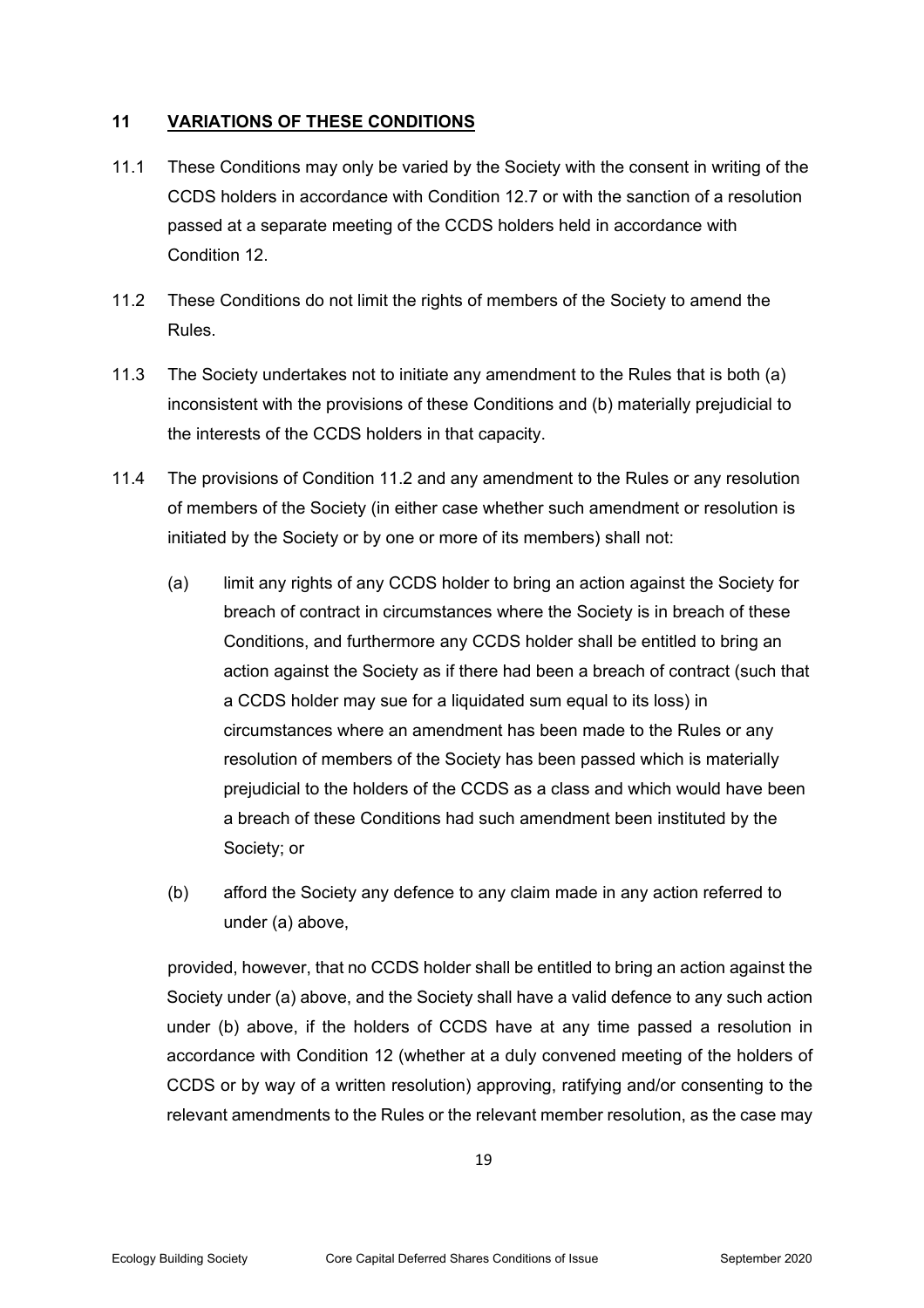be.

## **12 MEETINGS OF THE CCDS HOLDERS**

#### 12.1 Convening the meeting, notice and quorum

 The Society alone may at any time convene a separate meeting of the CCDS holders. Every meeting shall be held at such place as the Society may approve.

At least 21 clear days' notice specifying the hour, date and place of the meeting shall be given to the CCDS holders entered in the CCDS Register 35 days prior to the date specified for the meeting, such notice to be given in accordance with Condition 14. The notice shall specify generally the nature of the business to be transacted at the meeting and the terms of any resolution to be proposed to alter these Conditions.

Any person (who may, but need not, be a CCDS holder) nominated in writing by the Society shall be entitled to take the chair at every meeting but if no nomination is made or if at any meeting the person nominated shall not be present within 15 minutes after the time appointed for holding the meeting, the CCDS holders present shall choose one of their number who is present to be chair.

At any meeting one or more persons present in person or by proxy and holding or representing in aggregate not less than one-third of the number of CCDS for the time being Outstanding shall form a quorum for the transaction of business and no business (other than the choosing of a chair) shall be transacted at any meeting unless the requisite quorum shall be present at the commencement of business. Every question submitted to the meeting (other than the choosing of a chair which will be decided by a simple majority) shall be decided by a poll of one or more persons present and holding CCDS or being proxies and representing in aggregate not less than threequarters of the number of the CCDS represented at such meeting voting in favour of such question.

## 12.2 Adjournment

 If within half an hour after the time appointed for any meeting a quorum is not present, the meeting shall stand adjourned for such period, being not less than 14 days nor more than 42 days and at such place as may be appointed by the chair and if at the adjourned meeting a quorum shall not be present within half an hour from the time appointed for the adjourned meeting, the CCDS holders present in person or by proxy

20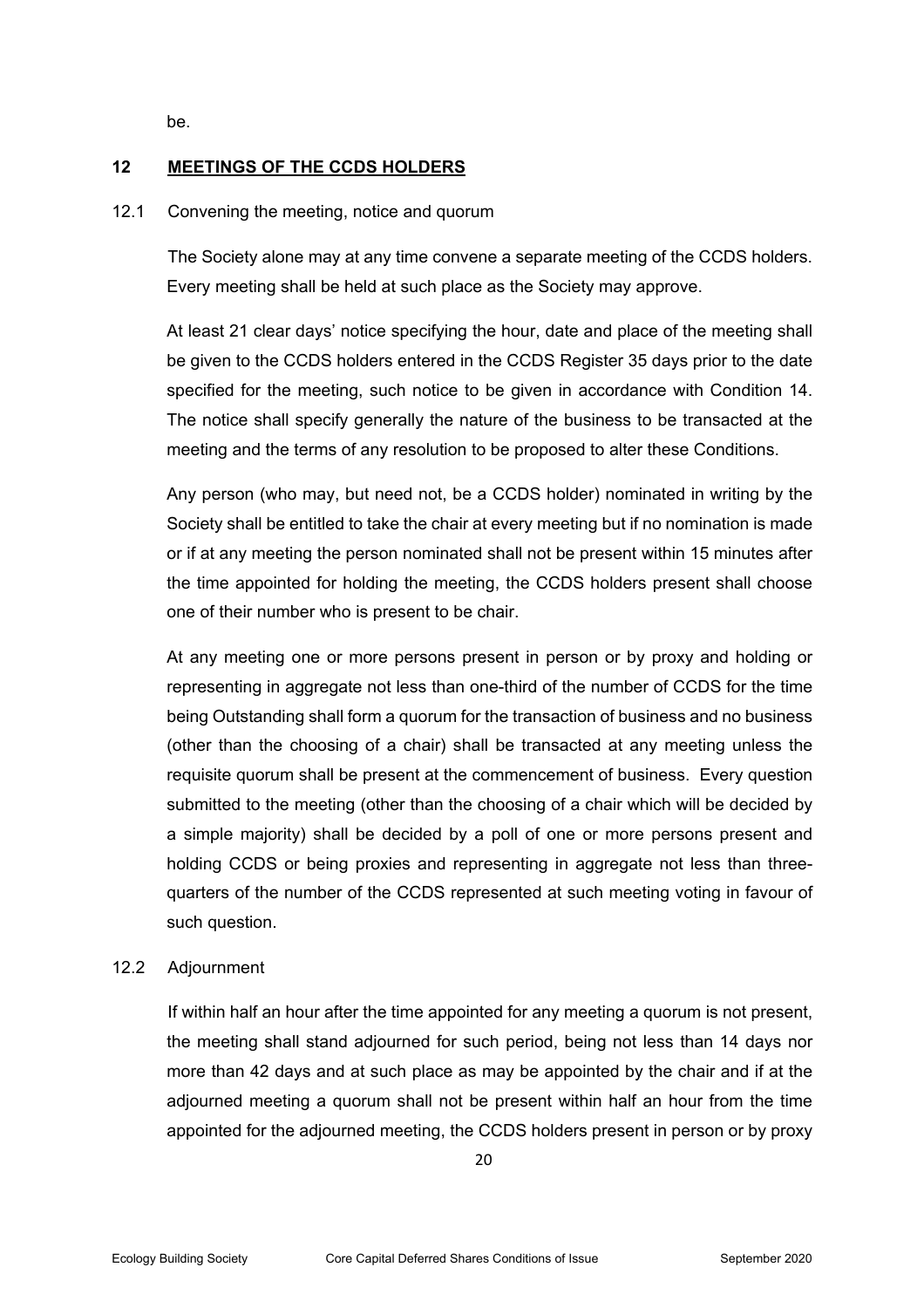at the adjourned meeting shall be a quorum.

The chair may with the consent of (and shall if directed by a resolution of) the meeting adjourn any meeting from time to time and from place to place but no business shall be transacted at any adjourned meeting other than business left unfinished or not reached at the meeting from which the adjournment took place.

 Notice of any adjourned meeting shall be given in the same manner as notice of an initial meeting but as if 10 were substituted for 21 in Condition 12.1.

## 12.3 Conduct of business of the meeting

 Any director or officer of the Society and its professional advisers may attend and speak at any meeting of the CCDS holders. Save as provided above, no person shall be entitled to attend and speak nor shall any person be entitled to vote at any such meeting unless it is a CCDS holder or is a proxy thereof.

A poll shall be taken in such manner as the chair directs and the result of the poll shall be deemed to be the resolution of the meeting.

At any meeting every CCDS holder or proxy who is present shall have one vote for each CCDS held or, as the case may be, in respect of which it is a proxy.

#### 12.4 Proxies

A CCDS holder entitled to attend a separate meeting of the CCDS holders:

- (a) may appoint one person (whether or not a CCDS holder) as its proxy to attend and, on a resolution, to vote at such meeting in its place; and
- (b) may direct the proxy how to vote at the meeting.

A proxy shall be appointed in the manner provided in the Rules.

#### 12.5 Effect of resolution

Any resolution passed at a meeting duly convened and held in accordance with the provisions of this Condition 12 shall be binding upon all the CCDS holders whether or not present at the meeting and whether or not voting and each of them shall be bound to give effect to the resolution accordingly and the passing of any resolution shall be conclusive evidence of the circumstances justifying the passing of resolution.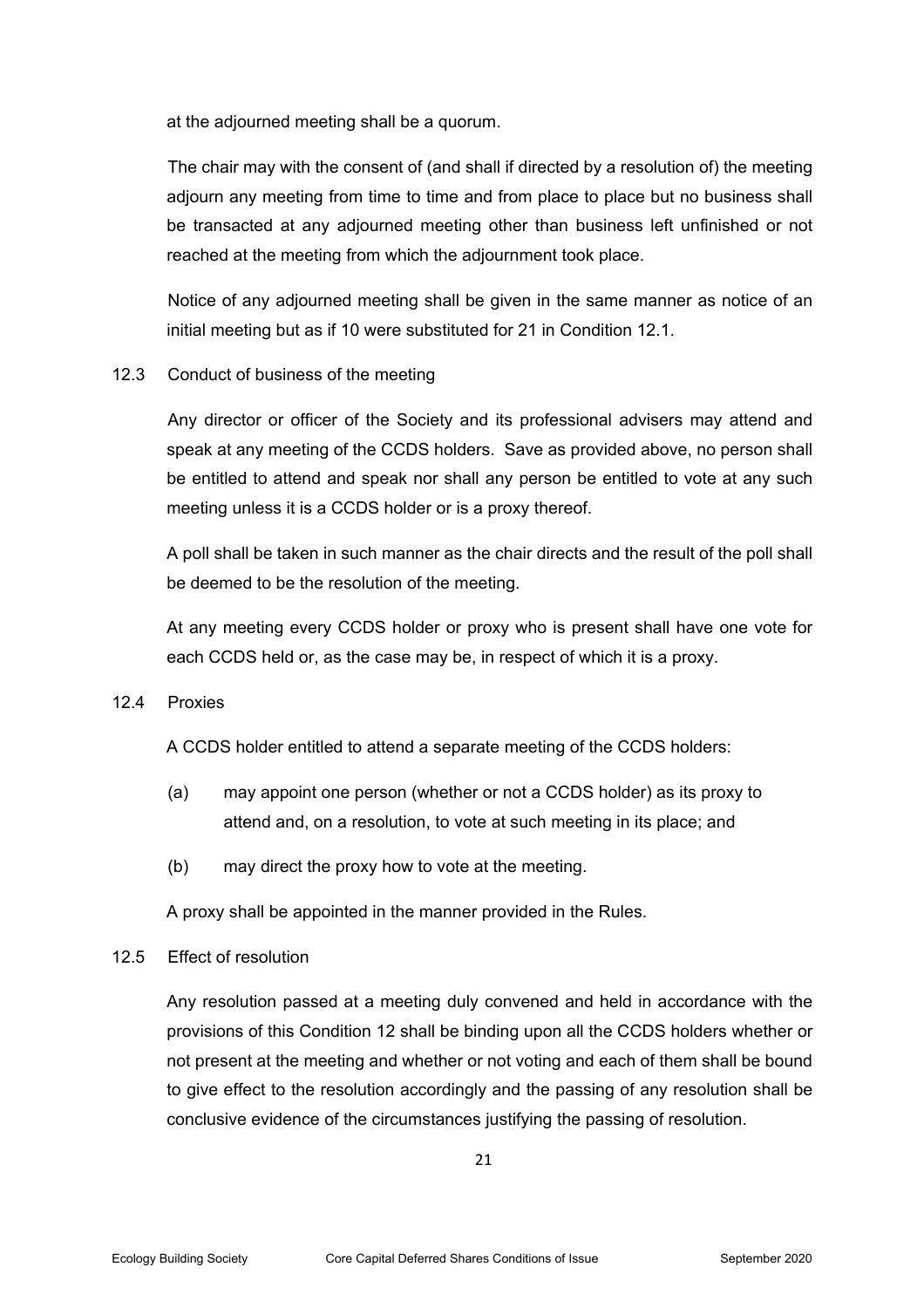#### 12.6 Other matters

Minutes of all resolutions and proceedings at every meeting shall be made and duly entered in books to be from time to time provided for that purpose by the Society and any minutes purporting to be signed by the chair of the meeting at which resolutions were passed or proceedings had shall be conclusive evidence of the matters contained in the minutes have been so made and signed shall be deemed to have been duly held and convened and all resolutions passed or proceedings had to have been duly passed or had.

The accidental omission to send notice of a separate meeting or to send any document required to be sent with the notice or otherwise before the meeting to, or the nonreceipt of notice of a separate meeting or any such document as aforesaid by, any person entitled to receive notices or documents shall not invalidate the proceedings at that meeting.

## 12.7 Written resolution

 A resolution may also be passed, without the need for a meeting of CCDS holders, by way of a resolution in writing signed by or on behalf of CCDS holders holding in aggregate not less than three-quarters of the number of CCDS for the time being Outstanding. Such written resolution may be contained in one document or several documents in like form each signed by or on behalf of one or more such CCDS holders. Any written resolution passed shall be binding upon all the CCDS holders whether or not signing the written resolution and each of them shall be bound to give effect to the resolution accordingly.

## 12.8 Notice

 Notice of any resolution duly passed by the CCDS holders, whether at a meeting of CCDS or by written resolution, shall be given in accordance with Condition 14 by the Society within 14 days of the passing of the resolution, provided that failure to give such notice shall not invalidate the resolution.

## **13 FURTHER ISSUES AND PRE-EMPTION**

# 13.1 Further issues

The Society shall, subject to Condition 13.2, be at liberty from time to time, without the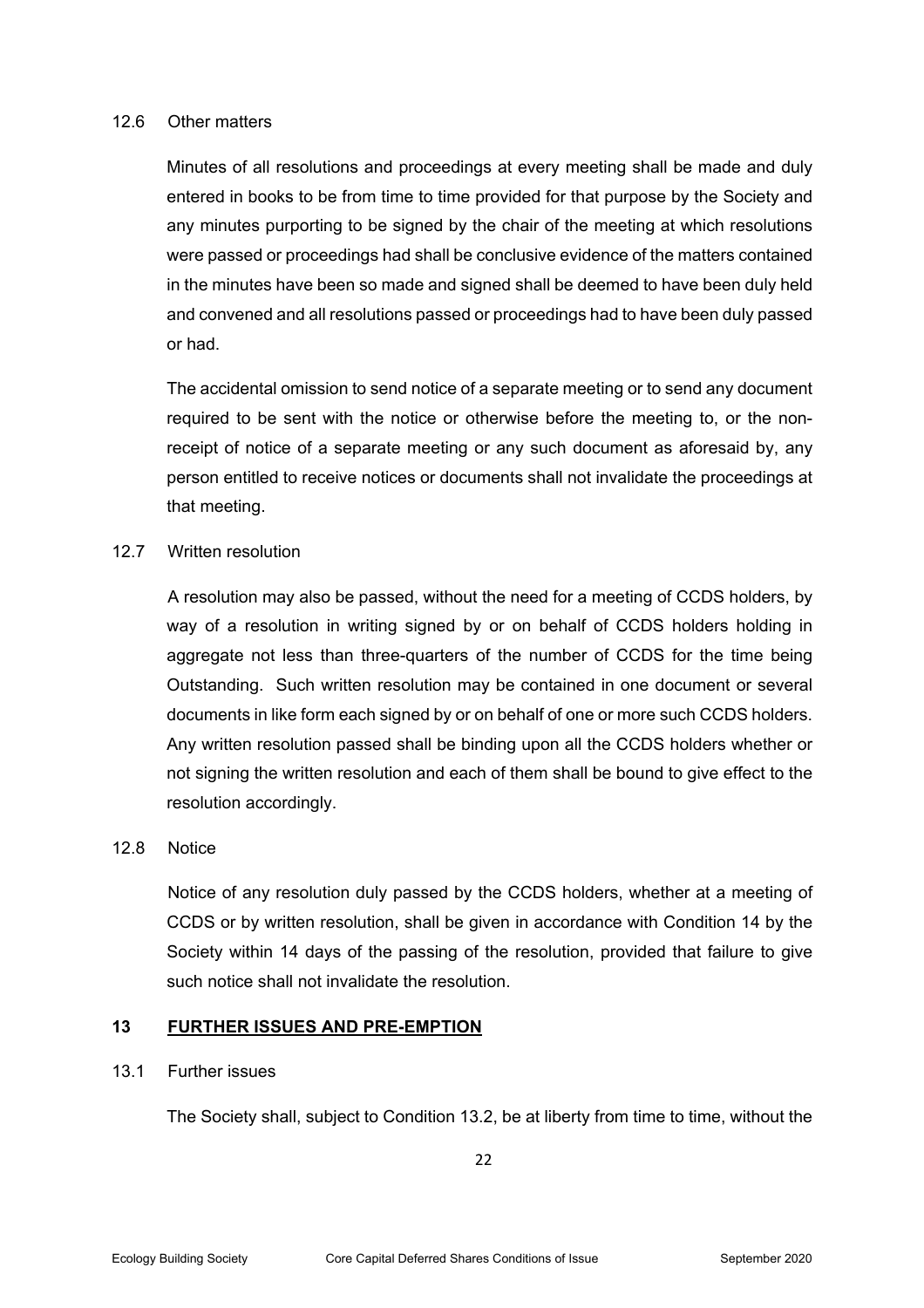consent of the CCDS holders, to create and issue at any price further deferred shares ranking *pari passu* in all respects and so that the same shall be consolidated and form a single series with the Outstanding CCDS (**Additional CCDS**).

The Society shall be at liberty from time to time, without the consent of the CCDS holders, to create and issue, at any price, deferred shares upon such other terms of issue as the Society may at the time of issue determine, provided that the Society shall not issue any Core Capital Deferred Shares other than Additional CCDS.

## 13.2 Pre-emption Opportunity

Prior to the issue of any Additional CCDS, each Eligible CCDS holder of CCDS then Outstanding shall, subject to Condition 13.7, be given, in the manner provided in Condition 13.3 and in priority to any other person, the opportunity (the **Pre-emption Opportunity**) to subscribe an amount of the Additional CCDS which (as nearly as practicable) bears the same proportion to the total issue of such Additional CCDS as the number of such Eligible CCDS holder's CCDS bear to the total number of CCDS then Outstanding (the **Relevant Proportion**).

**Eligible CCDS Holder** means each holder of CCDS appearing in the CCDS Register at the close of business on the Business Day prior to the date on which the Pre-emption Notice is given.

The Pre-emption Opportunity shall not apply upon the re-issue or re-sale of CCDS following the purchase thereof by the Society.

#### 13.3 Pre-emption Offer

If the Society intends to issue Additional CCDS in circumstances where the Preemption Opportunity applies, the Society shall give notice (the **Pre-emption Notice**) to the CCDS holders, in accordance with the Condition 14, of such intention and offering Eligible CCDS holders the opportunity, on the same terms, to subscribe the Relevant Proportion of the Additional CCDS to which they are entitled (the **Preemption Offer**).

#### 13.4 Pre-emption Notice

The Pre-emption Notice shall specify (a) the terms on which the Pre-emption Offer is made and the conditions (if any) to which it is subject, (b) the period during which the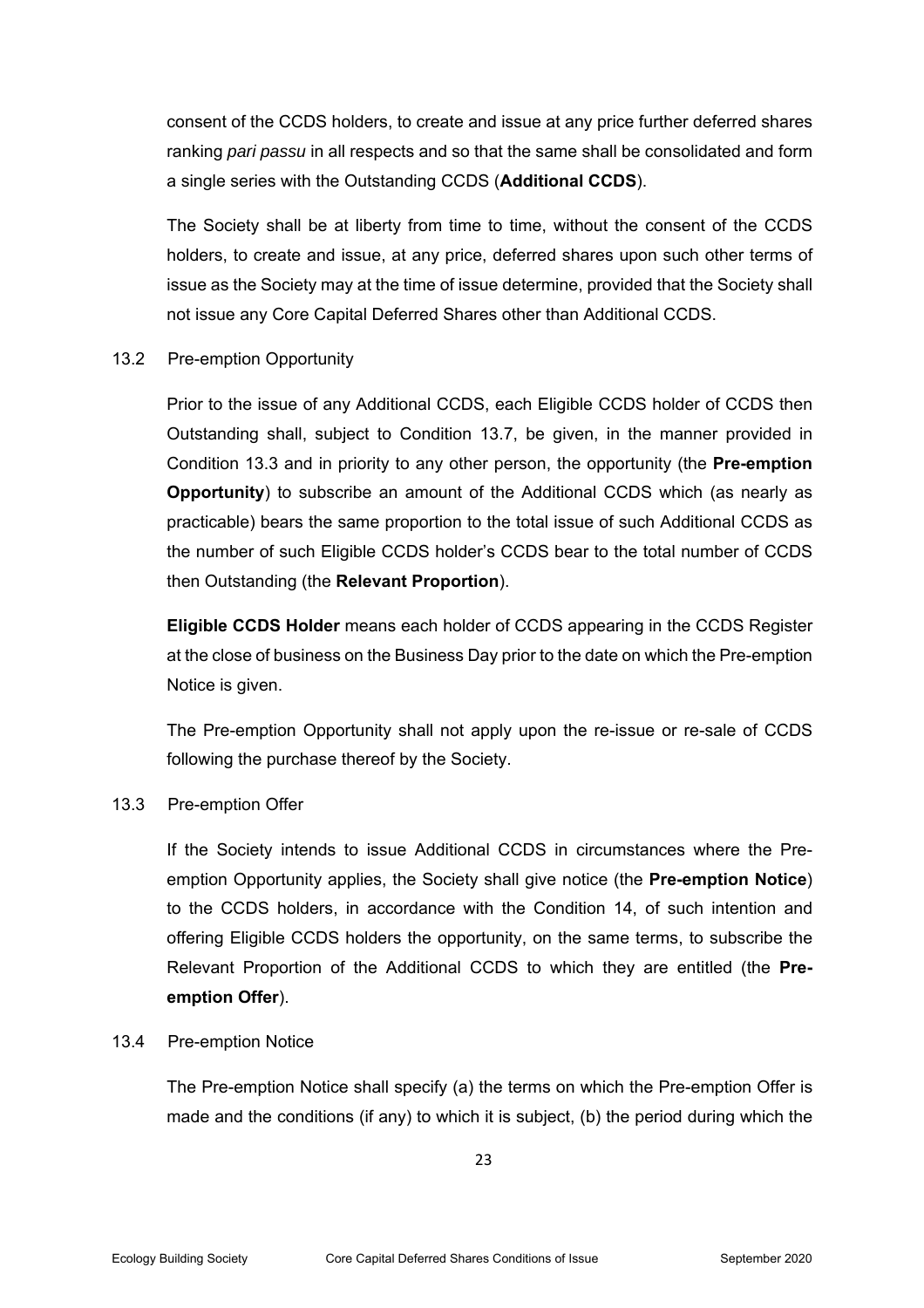Pre-emption Opportunity is available to Eligible CCDS holders (the **Pre-emption Offer Period**) and (c) the procedures which Eligible CCDS holders must follow if they wish to participate in the Pre-emption Offer.

13.5 Additional CCDS not subscribed pursuant to the Pre-emption Offer

If any Additional CCDS are not subscribed in the Pre-emption Offer (whether by Eligible CCDS holders declining to subscribe the Relevant Proportion of Additional CCDS to which they are entitled or by Eligible CCDS holders failing validly to participate in the Pre-emption Offer before expiration of the Pre-emption Offer Period), the Society shall be entitled to issue and offer such Additional CCDS to any person (including, but not limited to, other Eligible CCDS holders), provided that such offer is on terms no more favourable to subscribers than the terms of the Pre-emption Offer.

13.6 Results of the Pre-emption Offer

The Society shall notify CCDS holders, in accordance with Condition 14, of the results of the Pre-emption Offer not later than 14 days following expiration of the Pre-emption Offer Period.

13.7 Disapplication of the Pre-emption Opportunity

The Pre-emption Opportunity shall not apply to Additional CCDS issued in circumstances where the Supervisory Authority has directed the Society, in writing to disapply the Pre-emption Opportunity.

# **14 NOTICES**

All notices regarding the CCDS shall be valid if sent either (a) by post to the CCDS holders at their respective addresses in the CCDS Register (any such notice shall be deemed to have been given on the second Business Day following the mailing of such notice); or (b) by electronic mail to the CCDS holders at their respective email addresses in the CCDS Register (any such notice shall only be effective when actually received (or made available) in a readable form, and only if it is addressed in such a manner as specified in the CCDS Register).

# **15 RIGHTS OF THIRD PARTIES**

No person shall have any right to enforce any term or condition of the CCDS under the Contracts (Rights of Third Parties) Act 1999.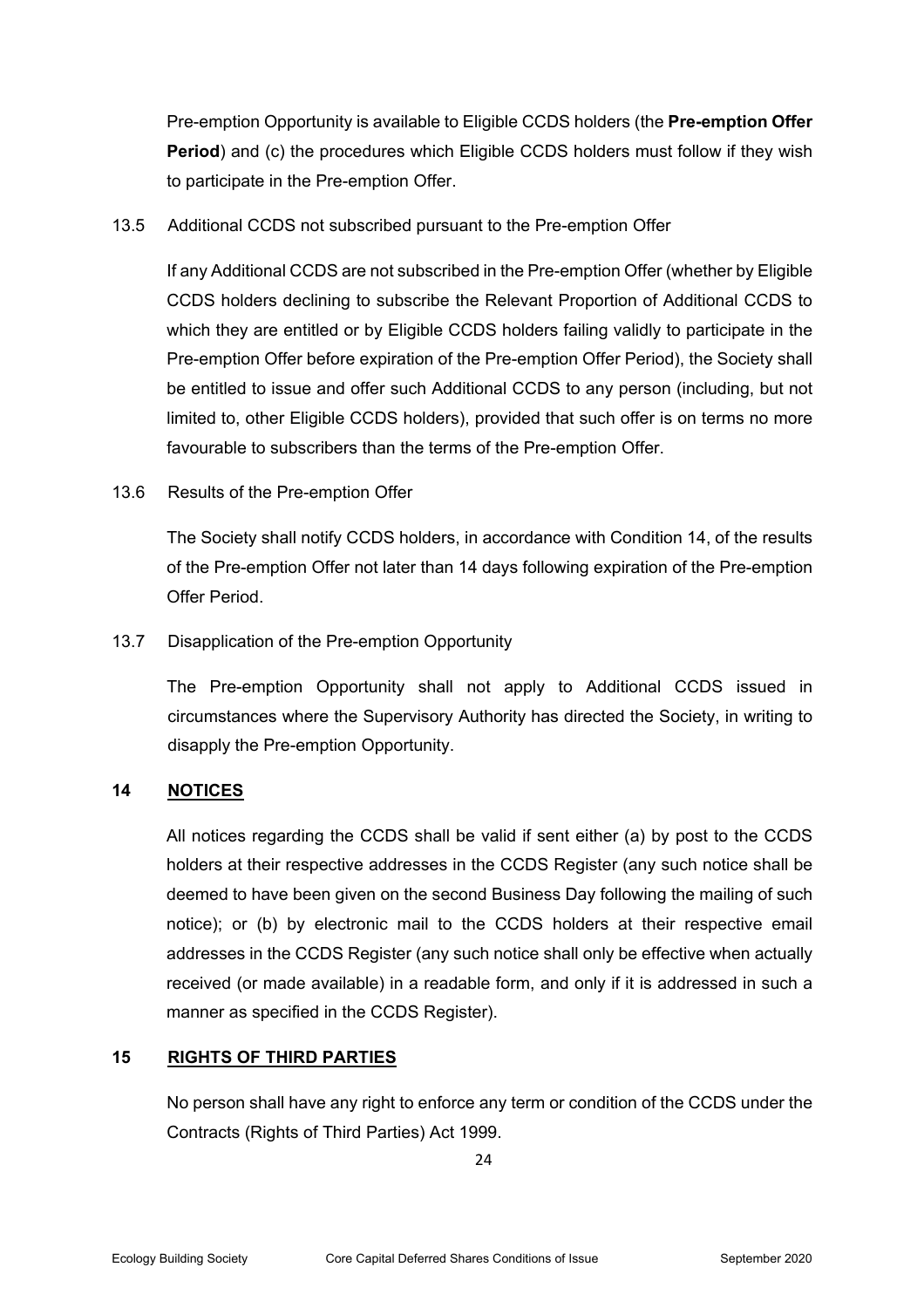#### **16 GOVERNING LAW**

The rights and obligations in respect of the CCDS and any non-contractual obligations arising out of or in connection with the CCDS are governed by, and shall be construed in accordance with, English law.

#### **17 DEFINITIONS**

For the purpose of these Conditions:

**Act** has the meaning given in Condition 1.2.1.

**Additional CCDS** has the meaning given in Condition 13.1.

**Board** means the Board of Directors of the Society.

**Business Day** means a day on which commercial banks and foreign exchange markets settle payments and are open for general business (including dealings in foreign and currency deposits) in London.

**Cap** has the meaning given in Condition 5.5.

**Capital Rules** means the applicable rules of the Supervisory Authority (as amended or replaced from time to time) and any other rules or regulations relating to the capital adequacy or prudential requirements to which the Society and its group are subject from time to time, and shall include (without limitation, and until no longer applicable) any measures applicable to the Society which are intended to implement the reforms contained in "*Basel III: A global regulatory framework for more resilient banks and banking systems*" published by the Basel Committee on Banking Supervision in December 2010, including (without prejudice to the generality of the foregoing) *Directive 2013/36/EU of the European Parliament and of the Council of 26 June 2013 on access to the activity of credit institutions and the prudential supervision of credit institutions and investment firms, amending Directive 2002/87/EC and repealing Directives 2006/48/EC and 2006/49/EC (*commonly referred to as the **Capital Requirements Directive IV** or **CRD IV**), *Regulation (EU) no 575/2013 of the European Parliament and of the Council of 26 June 2013 on prudential requirements for credit institutions and investment firms and amending Regulation (EU) No 648/2012 (*commonly referred to as the **Capital Requirements Regulation** or **CRR**), applicable regulatory technical standards published by the European Banking Authority and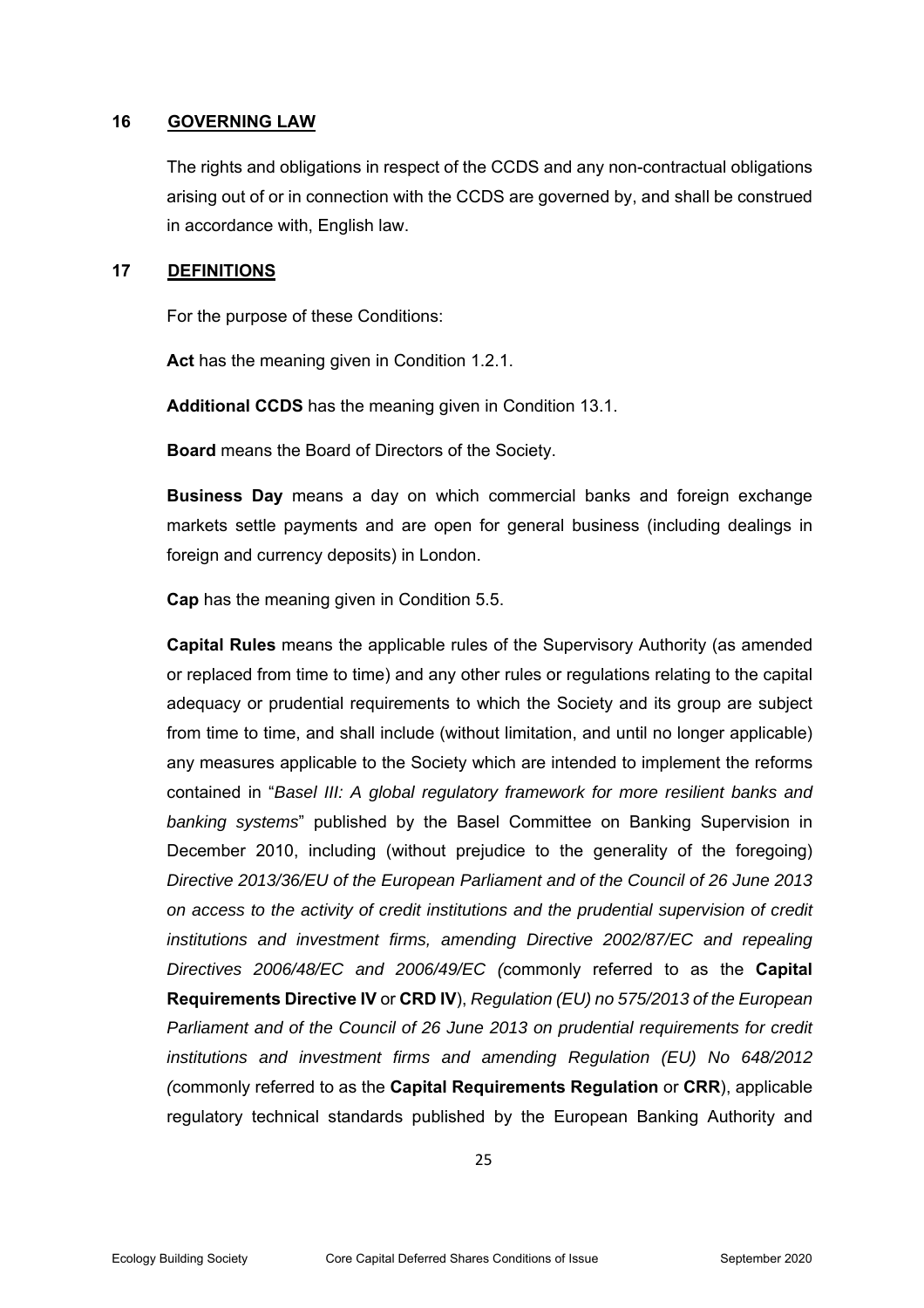adopted by the European Commission (by way of regulation or otherwise) and any rules promulgated in connection with any of the foregoing.

**CCDS** has the meaning given in the preamble to these Conditions.

**CCDS Certificate** has the meaning given in Condition 2.3.

**CCDS holder** means a person whose name and address is entered in the CCDS Register as the holder of CCDS and references to a **holder** of CCDS shall be construed accordingly.

**CCDS Register** means the records of the Society constituting the register of members for the purposes of the CCDS.

**Common Equity Tier 1 Capital**, at any time, has the meaning ascribed thereto (or to any equivalent term) as such time in the Capital Rules.

**Conditions** means these conditions of issue of the CCDS, and references to a numbered Condition shall be construed accordingly.

**Conversion Benefits** has the meaning given in Condition 1.3.

**Core Capital Contribution Proportion** has the meaning given in Condition 4.4.

**Core Capital Contribution Share** has the meaning given in Condition 4.4.

**Core Capital Deferred Shares** has the meaning given in the Rules.

**Determination Time** or **DT** has the meaning given in Condition 4.4.

**Distributable Items** means, in respect of the payment of a Distribution at any time, those profits and reserves (if any) of the Society which are available, in accordance with applicable law and regulation for the time being, for the payment of such Distribution.

**Distribution Payment Dates** has the meaning given in Condition 5.1, and **Distribution Payment Date** shall be construed accordingly.

**Distribution Policy** has the meaning given in Condition 5.9.

**Distributions** has the meaning given in Condition 5.1, and **Distribution** shall be construed accordingly.

26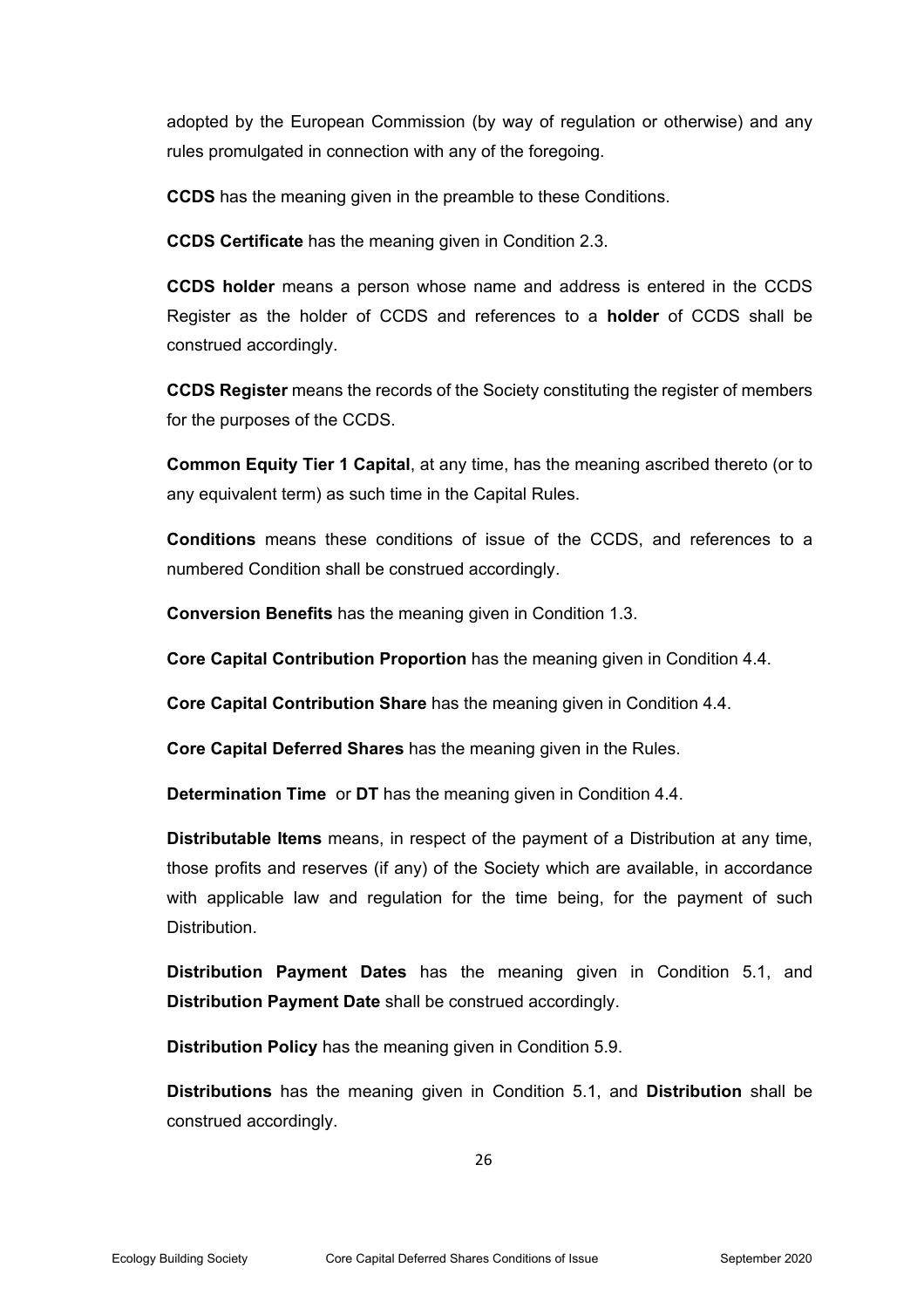**Eligible CCDS holder** has the meaning given in Condition 13.2.

**Final Distribution** has the meaning given in Condition 5.1.

**Interim Distribution** has the meaning given in Condition 5.1.

**Liabilities** means (i) the claims of all creditors (including, without limitation, creditors in respect of subordinated liabilities) of the Society and (ii) the claims of all other investing members (as defined in the Rules) of the Society (including, without limitation, holders of permanent interest bearing shares (if any)) in respect of the amounts paid up on their shares (other than Core Capital Deferred Shares), in each case including any principal amount, any interest (including post-petition interest) thereon and any other amounts owing thereon, but excluding (x) any actual, prospective or contingent claims to participate in a distribution of Surplus of the Society and (y) any claims in respect of declared, unconditional and unpaid Distributions in accordance with Condition 4.6 and claims ranking or expressed to rank *pari passu* therewith.

**Minimum Transfer Amount** has the meaning given in Condition 2.2.

**Nominal Amount** has the meaning given in Condition 2.1.

**Outstanding** means, in relation to the CCDS, all the CCDS issued other than those CCDS which have been cancelled in accordance with Condition 8; and

PROVIDED THAT for each of the following purposes; namely:

- (i) the right to attend and vote at any meeting of the CCDS holders or any of them or to pass a resolution by way of a written resolution in place of a meeting and any direction or request by CCDS holders;
- (ii) the determination of how many and which CCDS are for the time being Outstanding for the purposes of Condition 12;
- (iii) the entitlement of a CCDS holder to a Pre-emption Opportunity (including the determination of the Relevant Proportions to which the CCDS holders are entitled);
- (iv) any discretion, power or authority (whether granted under these Conditions, the Rules or applicable laws) which any person is required, expressly or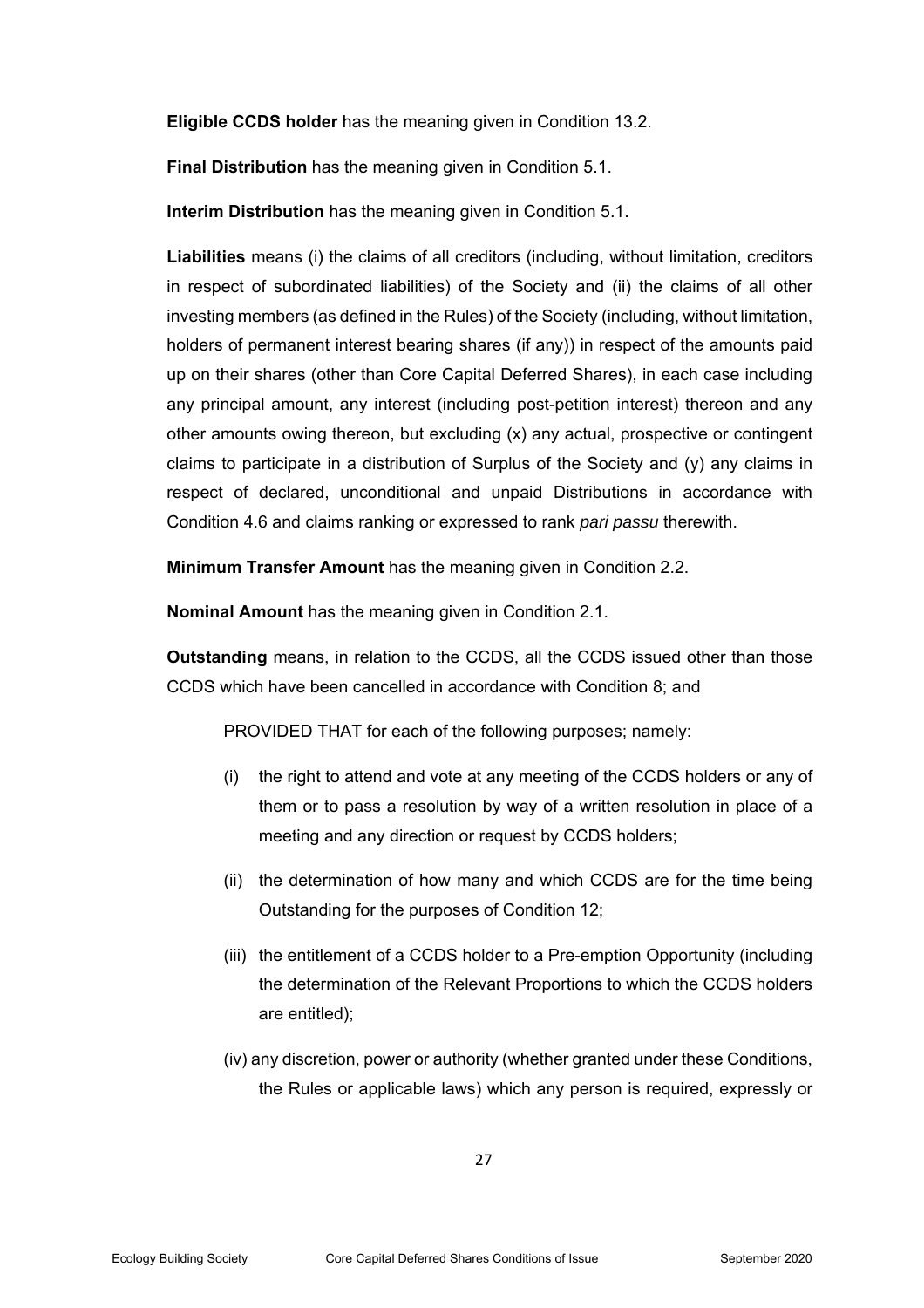impliedly, to exercise in or by reference to the interests of the CCDS holders or any of them; and

(v) the determination by any person whether any event, circumstance, matter or thing is, in its opinion, materially prejudicial to the interests of the CCDS holders or any of them,

those CCDS (if any) which are for the time being held by or on behalf of or for the benefit of the Society, any subsidiary of the Society or any holding company of the Society or any other subsidiary of such holding company, in each case as beneficial owner, shall (unless and until ceasing to be so held) be deemed not to remain Outstanding.

AND FURTHER PROVIDED THAT for the purposes of Conditions 4.2, 4.3(a), 4.4(a), 4.4(b), all CCDS held by the Society in its treasury function at the Relevant time (but, for the avoidance of doubt, not at any other Determination Time) shall be deemed to be cancelled at the Relevant Time (such cancellation to be reflected in the determination of the Core Capital Contribution Proportion at the Relevant Time) and not to be or remain Outstanding for such purposes.

**Pre-emption Notice** has the meaning given in Condition 13.3.

**Pre-emption Offer** has the meaning given in Condition 13.3.

**Pre-emption Offer Period** has the meaning given in Condition 13.4.

**Pre-emption Opportunity** has the meaning given in Condition 13.2.

**Principal Amount** has the meaning given in Condition 2.1.

**Principal Paying Agent** has the meaning given in the preamble to these Conditions.

**Record Date** has the meaning given in Condition 6.1.

**Registrar** has the meaning given in the preamble to these Conditions.

**Relevant Proportion** has the meaning given in Condition 13.2.

**Relevant Regulators** means the Supervisory Authority and/or the Financial Conduct Authority (or any successor thereto) as required in the circumstances.

**Relevant Time** has the meaning given in Condition 4.3.